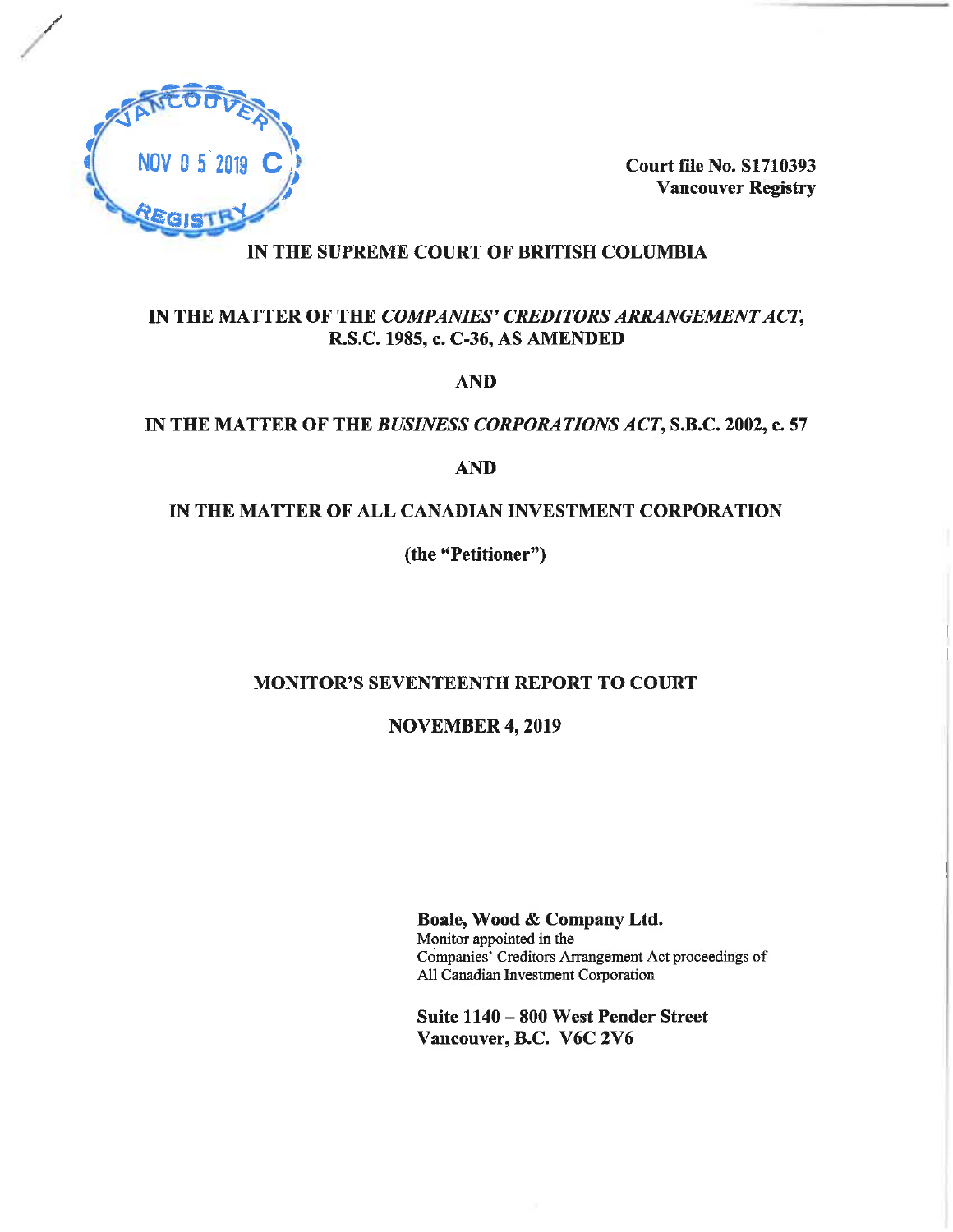# **TABLE OF CONTENTS**

| E. ACTUAL CASH FLOW FROM NOVEMBER 27, 2017 TO SEPTEMBER 30, 2019 8 |  |
|--------------------------------------------------------------------|--|
| F. PETITIONER'S ORDERLY WIND-DOWN OF THE BUSINESS  10              |  |
| G. UPDATED ESTIMATE OF RECOVERY TO STAKEHOLDERS  24                |  |
|                                                                    |  |
|                                                                    |  |
|                                                                    |  |
|                                                                    |  |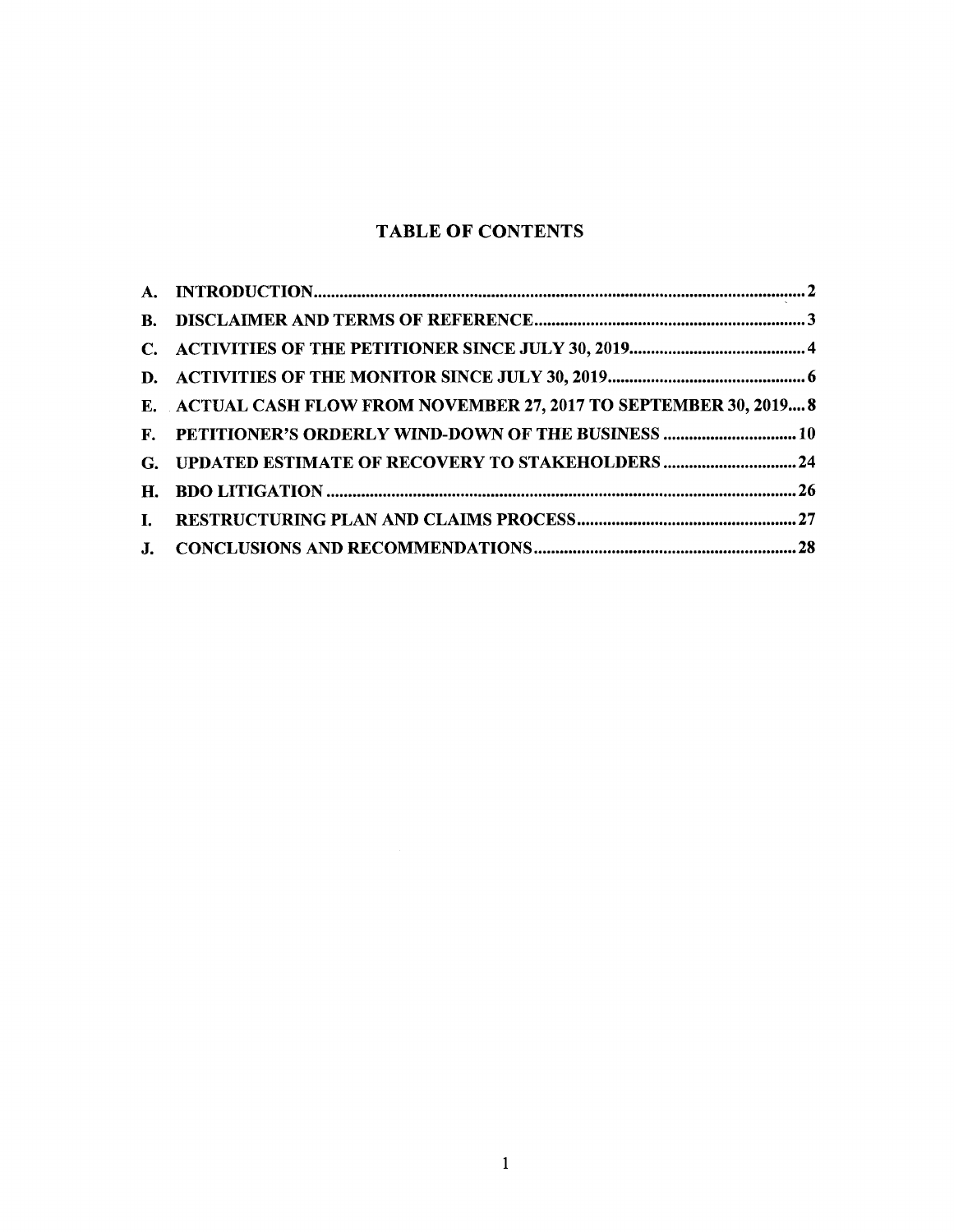#### **A. INTRODUCTION**

- 1. This report (the **"Seventeenth Report")** is filed by Boale, Wood & Company Ltd. **("BWC")** in its capacity as monitor (the **"Monitor")** appointed in a proceeding commenced on November 8, 2017 by All Canadian Investment Corporation (the **"Petitioner")** pursuant to the *Companies ' Creditors Arrangement Act,* R.S.C. 1985, c.-36, as amended (the **"CCAA Proceedings").**
- 2. The purpose of the Seventeenth Report is to provide the Court with:
	- a) an update on the Petitioner's activities since July 30, 2019;
	- b) an update on the Monitor's activities since July 30, 2019;
	- c) the Actual Cash Flow Statement from November 27, 2017 to September 30, 2019;
	- d) an update on the Petitioner's orderly wind-down of the business;
	- e) an update on the estimated recovery to the stakeholders;
	- f) an update on the BDO litigation;
	- g) the Monitor's view on the Petitioner's Restructuring Plan and claims process;
	- h) the Monitor's conclusions and recommendation;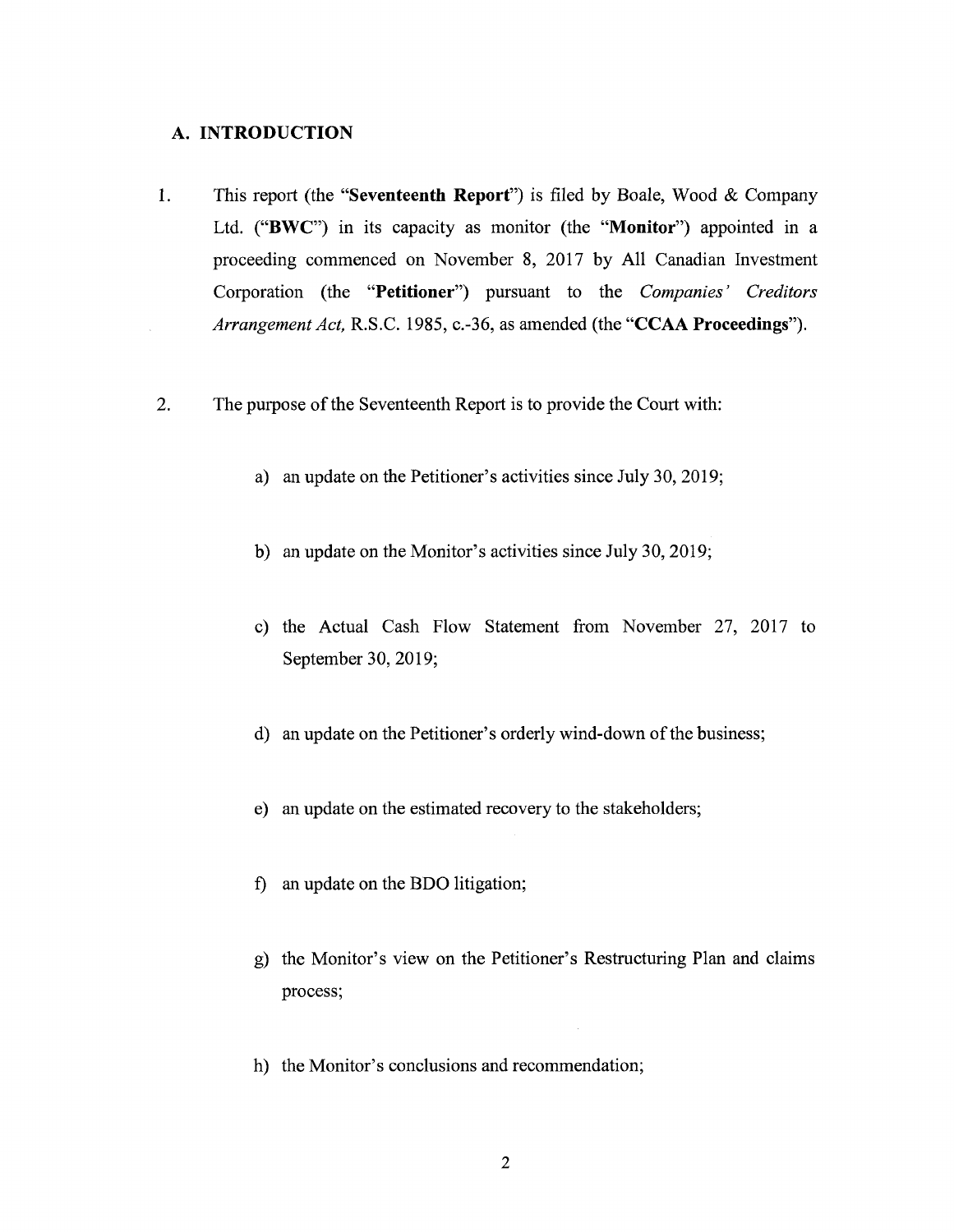### <span id="page-3-0"></span>**B. DISCLAIMER AND TERMS OF REFERENCE**

- 3. Except as specified, in preparing this report the Monitor has obtained and relied upon unaudited, draft and/or internal information which Management advises has been compiled from the Petitioner's books and records. Where available, the Monitor has reviewed external records and documentation including postfiling banking records, corporate searches and financial statements.
- 4. Except as otherwise described in this report:
	- a) the Monitor has not audited, reviewed or otherwise attempted to verify the accuracy or completeness of the information which has been provided in a manner that would wholly or partially comply with Generally Accepted Assurance Standards pursuant to the Chartered Professional Accountant Canada Handbook; and
	- b) the Monitor has not conducted an examination or review of any financial forecast and projections in a manner that would comply with the procedures described in the Chartered Professional Accountant Canada Handbook.
- 5. This Report have been prepared solely for the purpose described and readers are cautioned that it may not be appropriate for other purposes.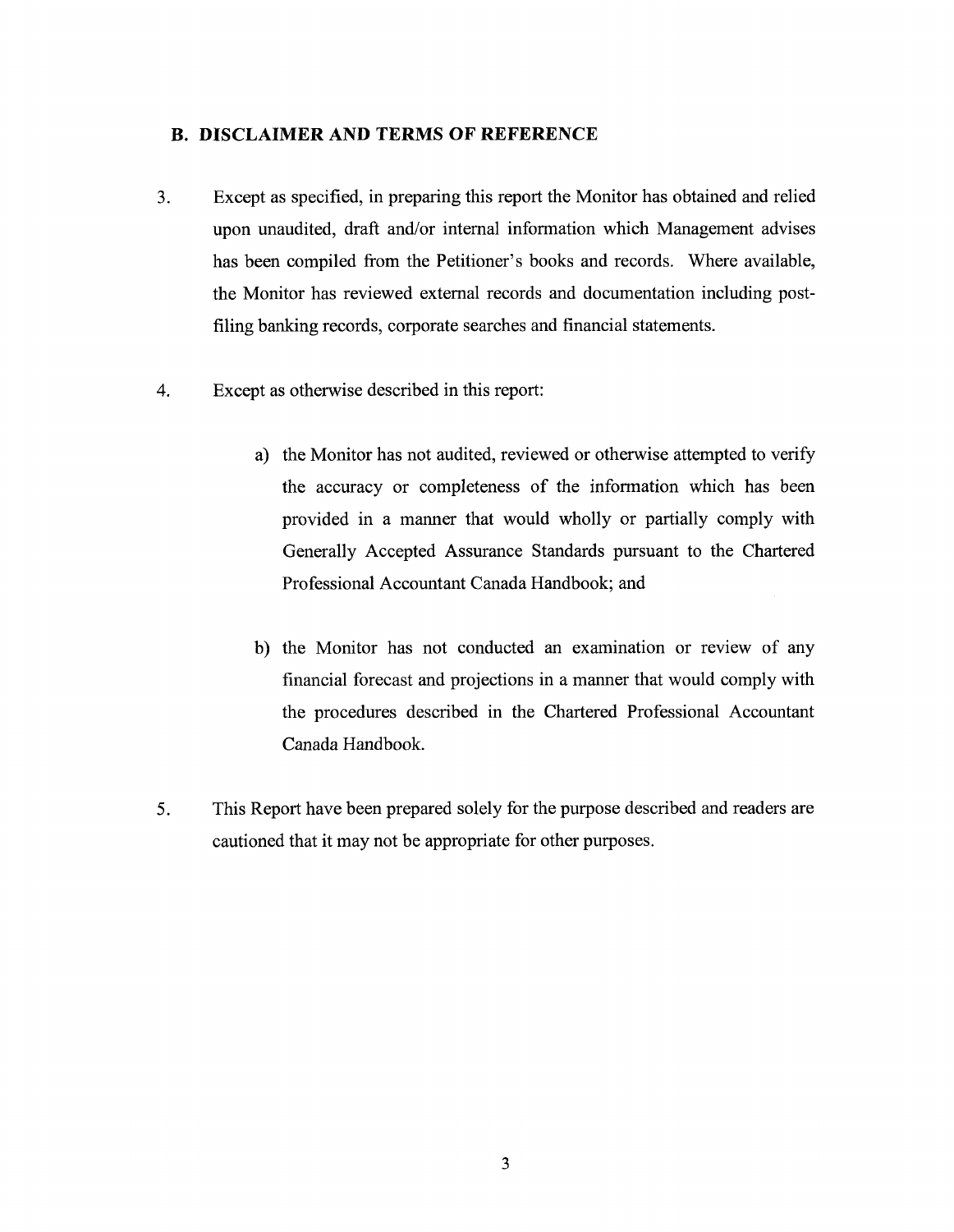#### <span id="page-4-0"></span>**C. ACTIVITIES OF THE PETITIONER SINCE JULY 30, 2019**

- 6. Since the date of the Monitor's Fourteenth Report (the last comprehensive report of the Monitor) Management and its legal counsel's activities have included the following:
	- a) Updating the Monitor on information with respect to the Loan Portfolio and real estate holdings;
	- b) Communicating with borrowers regarding payment of both loan interest and principal repayments;
	- c) Communicating with the Monitor, the Monitor's counsel, Peter Censorio and his counsel regarding offers on Altezza and the status of construction and financing on the Carleton project;
	- d) Communicating with stakeholders regarding the CCAA proceedings;
	- e) Preparing and filing of several lawsuits against Petitioner borrowers including:
		- i. Action # SI910894, All Canadian Investment Corporation v. Michael Adrian Lensen, Vancouver Registry;
		- ii. Action # SI910871, All Canadian Investment Corporation v. Meridian Resource Accommodations Inc., Vancouver Registry;
		- iii. Action # SI910895, All Canadian Investment Corporation v. Wayne and Barb Blair, Vancouver Registry;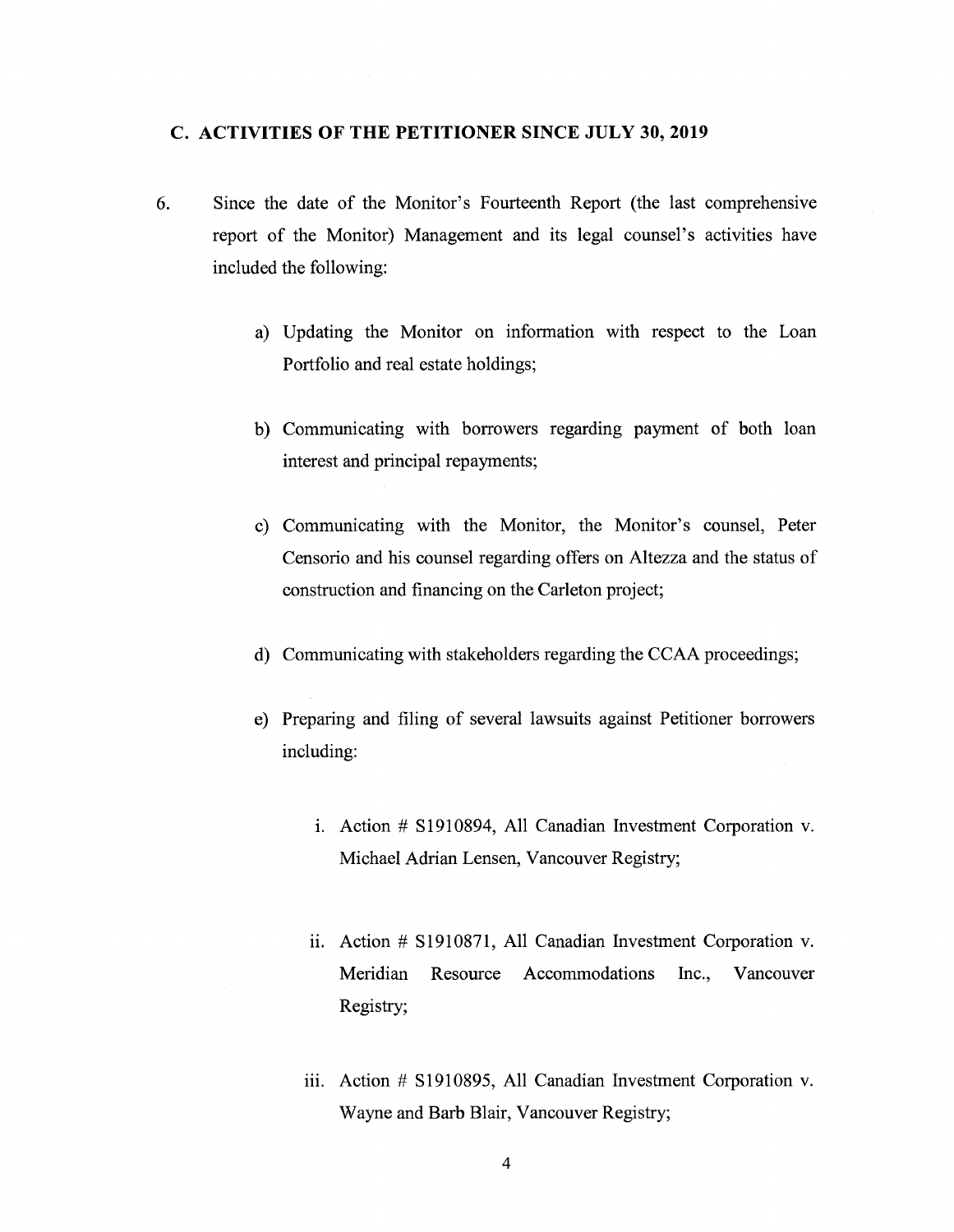- iv. Action # S1910893, All Canadian Investment Corporation v. Robert Frederick and Katherine Frederick; and
- v. Action # SI910892, All Canadian Investment Corporation v. Ronald Weninger, also known as Ron Weninger and Elfrieda Weninger, Vancouver Registry
- f) Preparing materials for applications to Court with respect to the Altezza Lands and extending the stay; and
- g) Preparation of the restructuring plan and claims process order.

 $\Delta \phi = 0.000$  and  $\Delta \phi$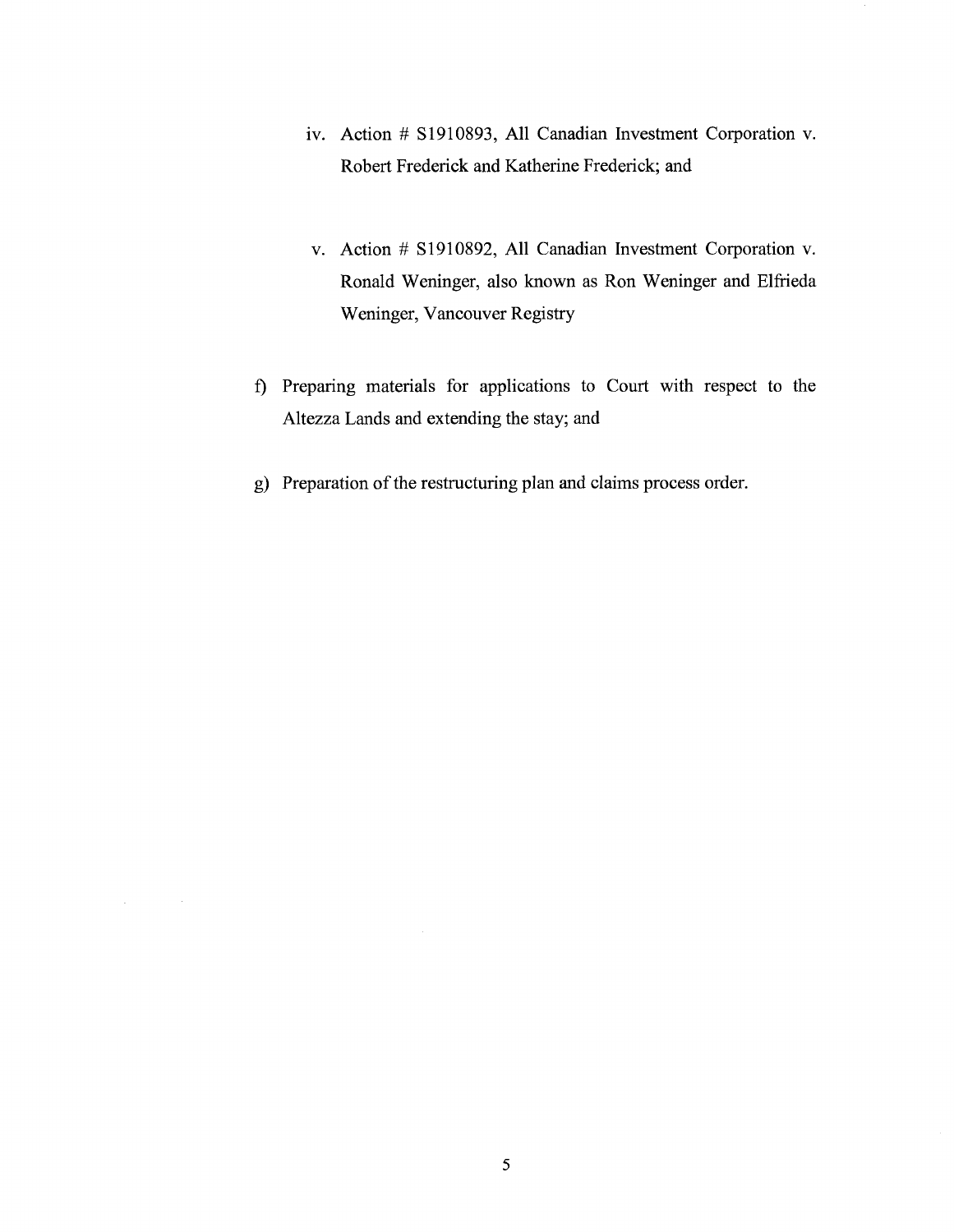#### <span id="page-6-0"></span>**D. ACTIVITIES OF THE MONITOR SINCE JULY 30, 2019**

- 7. Since the date of the Monitor's Fourteenth Report (the last comprehensive report of the Monitor) the Monitor has undertaken, amongst other things, the following activities:
	- a) Communicating with the Petitioner and legal counsel regarding the sale of the Lee Road property and Court approval of same;
	- b) Meetings and discussions with legal counsel and the real estate agents regarding negotiations with prospective purchasers for the Altezza Lands and preparation of a report to Court with respect to an accepted offer for the Altezza Lands;
	- c) Meeting and discussions with legal counsel for the Petitioner regarding the restructuring plan and claims process;
	- d) Meetings and discussions with legal counsel regarding the commencement of legal action against borrowers of the Petitioner;
	- e) Corresponding with Hank Andresen regarding a forensic review and potential claim against Don Bergman;
	- f) Discussion with Don Bergman regarding further reduction in monthly management fee;
	- g) Correspondence with Petitioner and Peter Censorio regarding unpaid property taxes and timing of tax sale if not paid;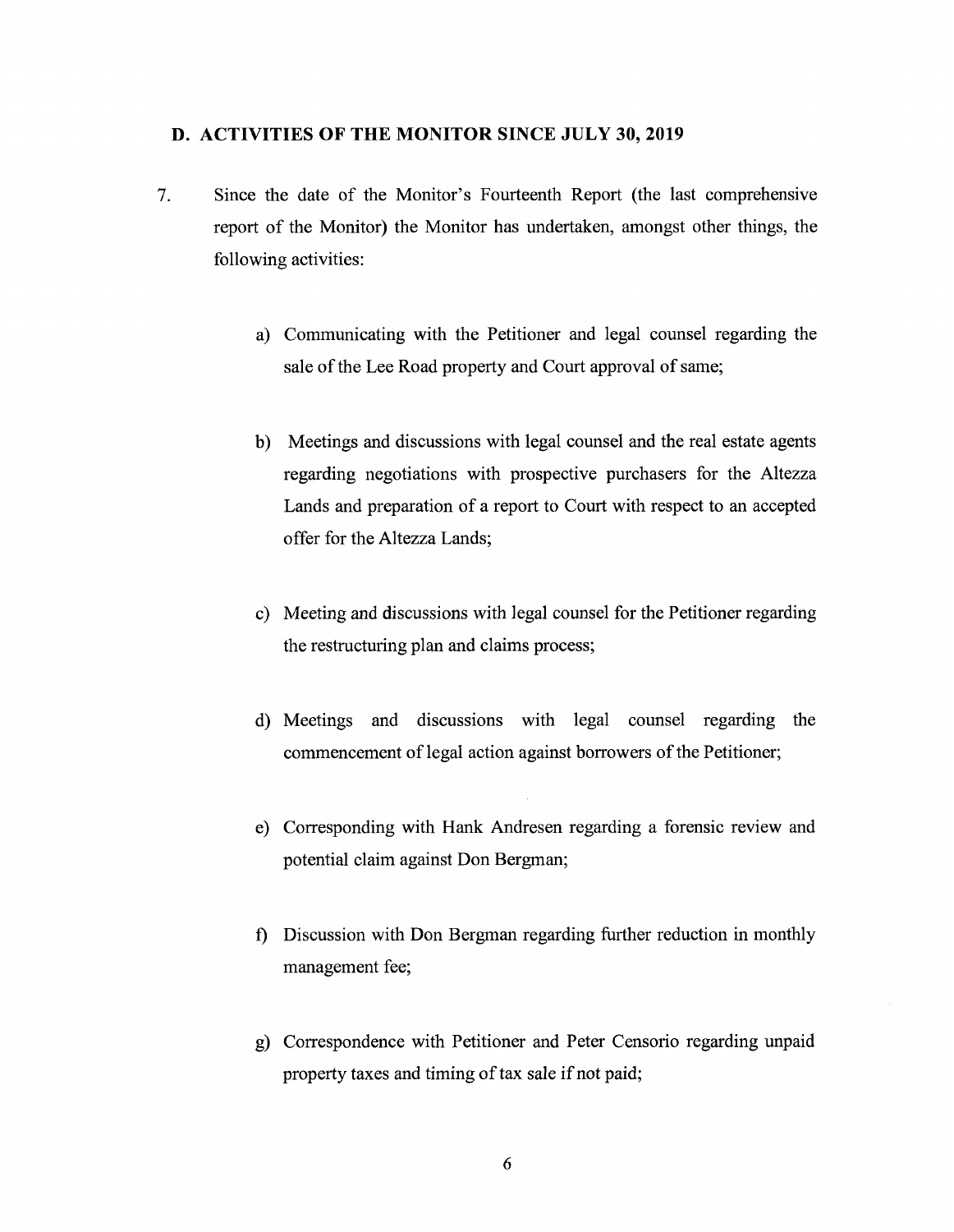- h) Reviewing the Reasons issued with respect to the preferred shareholder application and communicating the decision to the Stakeholders;
- i) Preparation of materials for the taxation of the Monitor's accounts;
- j) Meetings and discussions with counsel regarding commencement of an action against AFDI/Don Bergman;
- k) Communicating with the Petitioner's counsel and counsel for the Censorio Group of Companies regarding the registration of a CPL on the Carleton Lands;
- l) Meetings and discussions with Peter Censorio and his counsel regarding approval of further advances on the Carleton project and communications with Peoples and Bancorp regarding same;
- m) Monitoring the Petitioner's cash receipts and disbursements;
- n) Communicating with the Petitioner's stakeholders and responding to their enquiries and updating the Monitor's website; and
- o) Preparing the Monitor's Sixteenth and Seventeenth Report to the Court in the CCAA Proceedings.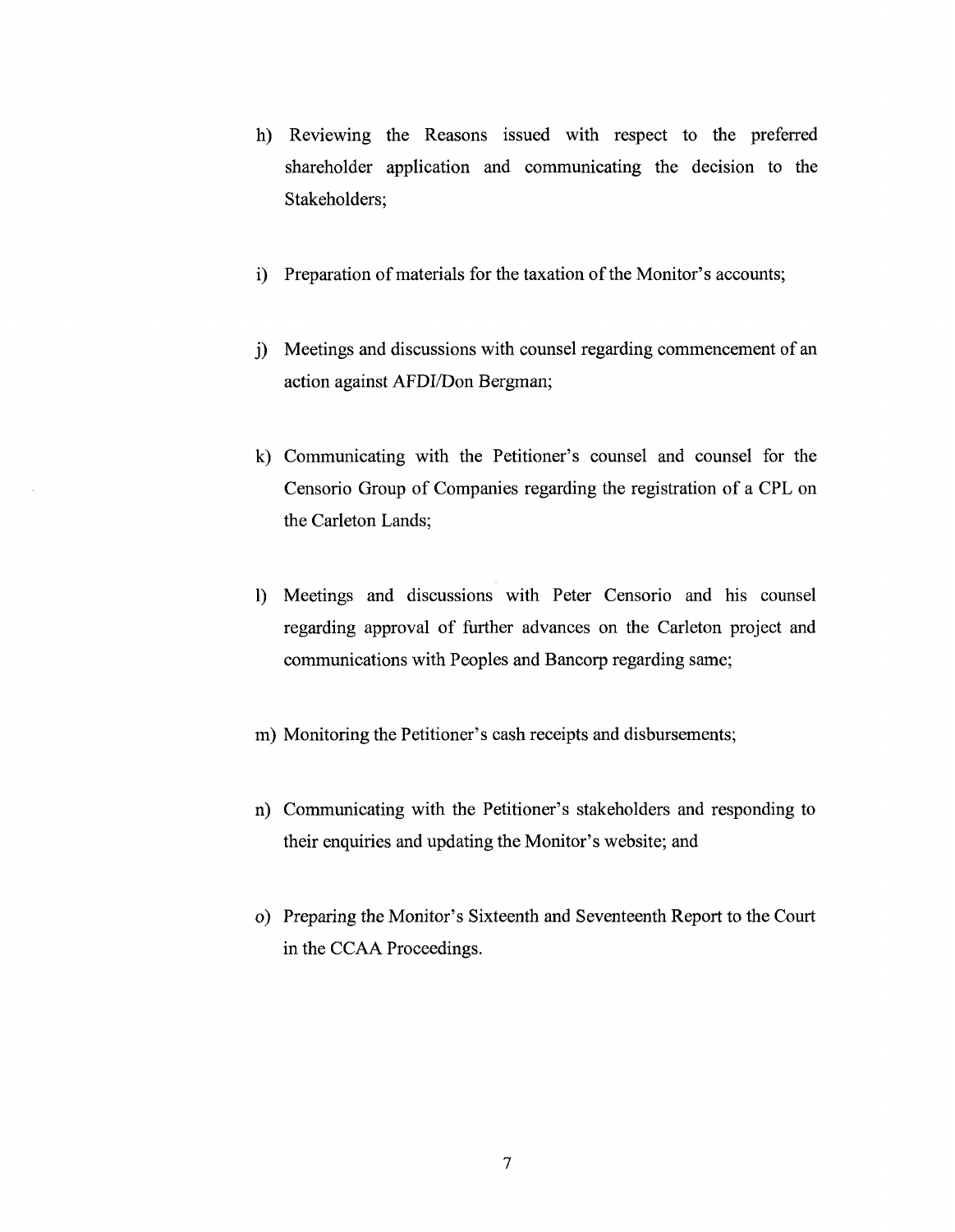# **E.ACTUAL CASH FLOW FROM NOVEMBER 27, 2017 TO SEPTEMBER 30, 2019**

8. The Actual Cash Flow from November 27, 2017 to September 30, 2019 can be summarized as follows:

# Actual Cash Inflows

| Mortgage Interest Payments         | \$181,116   |
|------------------------------------|-------------|
| Mortgage Paydowns                  | 1,140,318   |
| Sale of Real Properties            | 1,144,489   |
| Repayment of Stonewater Motel Loan | 1,315,797   |
| <b>DIP Financing Proceeds</b>      | 1,500,000   |
|                                    | \$5,281,720 |

# Actual Cash Outflows

# *Operations*

| <b>Management Fees</b>                          | \$<br>424,667 |
|-------------------------------------------------|---------------|
| <b>Bank Charges</b>                             | 2,170         |
| <b>Auditor Fees</b>                             | 30,017        |
| Monitor's Fees/Disbursements                    | 294,252       |
| Legal Fees/Disbursements (Monitor's counsel)    | 124,839       |
| Legal Fees/Disbursements (Petitioner's counsel) | 503,867       |
| <b>Appraisal Fees</b>                           | 10,949        |
| DIP Loan Fees & Expenses                        | 211,200       |
| DIP Loan Interest                               | 137,370       |
| Property Taxes & Utilities                      | 14,109        |
| <b>GST</b>                                      | 19,750        |
| Other Miscellaneous Expense                     | 6,250         |
|                                                 | \$1,779,440   |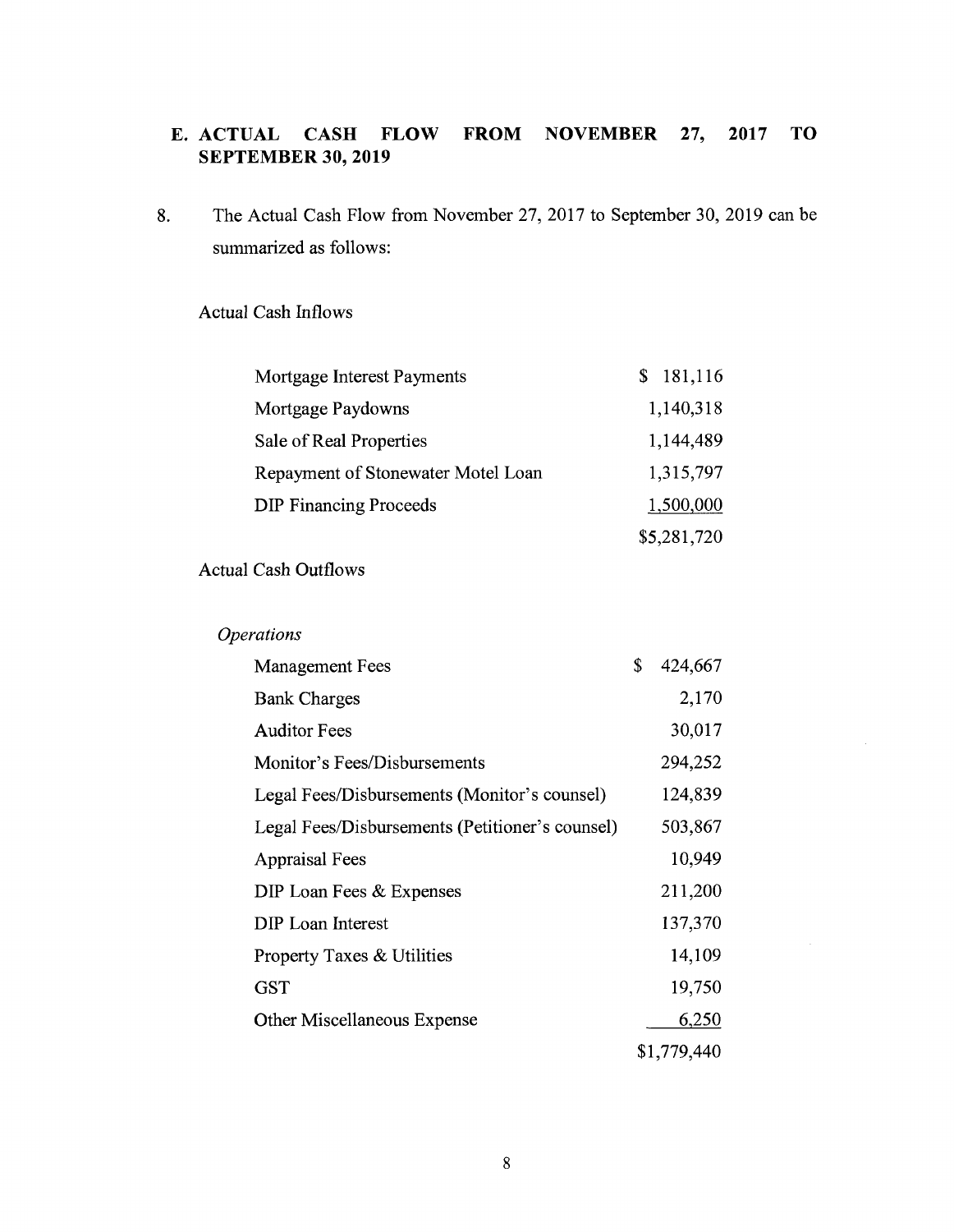| <b>Secured Debt Repayments</b> |                      |
|--------------------------------|----------------------|
| DIP Loan                       | \$1,613,304          |
| Van Maren Financial            | 554,512              |
| <b>Fisgard Capital</b>         | 1,386,575            |
|                                | \$3,554,391          |
| Net Cash Inflows (outflows)    | $\sqrt{S}$<br>52,111 |
| <b>Opening Cash Position</b>   | 69,134               |
| <b>Closing Cash Position</b>   | \$<br>17,023         |

- 9. All cash transactions are being processed through the Monitor's Trust account and not through the Petitioner's bank account.
- 10. As a result of recent payments of interest by the Petitioner's borrowers the professional fees of the Petitioner counsel, the Monitor and its counsel are now current.

 $\sim$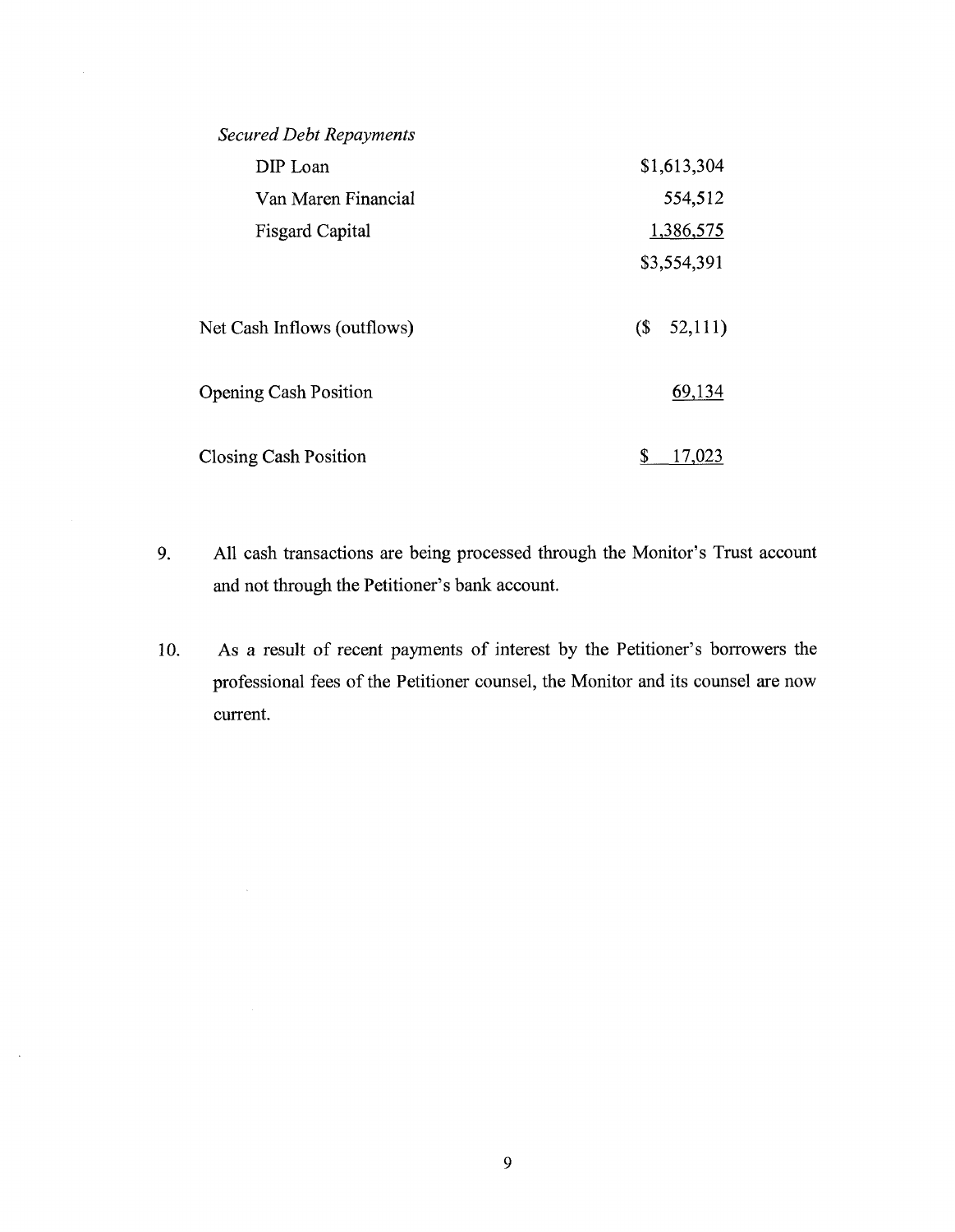## <span id="page-10-0"></span>**F. PETITIONER'S ORDERLY WIND-DOWN OF THE BUSINESS**

# *RealProperty Update*

- 11. Since the commencement of the CCAA Proceeding the Petitioner has completed the sale of the two Garden Bay properties and one of three Pender Harbour properties.
- 12. The two remaining Pender Harbour Properties are listed for sale on the MLS listing service as follows:

| Pender Island - Lot 4 | \$749,000   |
|-----------------------|-------------|
| Pender Island – Lot 6 | 999,000     |
|                       | \$1,748,000 |

13. The Monitor estimates the net recovery from the sale of these properties as follows:

|                                           | Low         | <u>High</u> |
|-------------------------------------------|-------------|-------------|
| <b>Estimated Sale Proceeds</b>            | \$1,400,000 | \$1,600,000 |
| Less: Commission and Closing Costs $(5%)$ | (70,000)    | (80,000)    |
| Property taxes                            | (30,000)    | (20,000)    |
|                                           | (100,000)   | (100,000)   |
| <b>Estimated Net Recovery</b>             | \$1,300,000 | \$1,500,000 |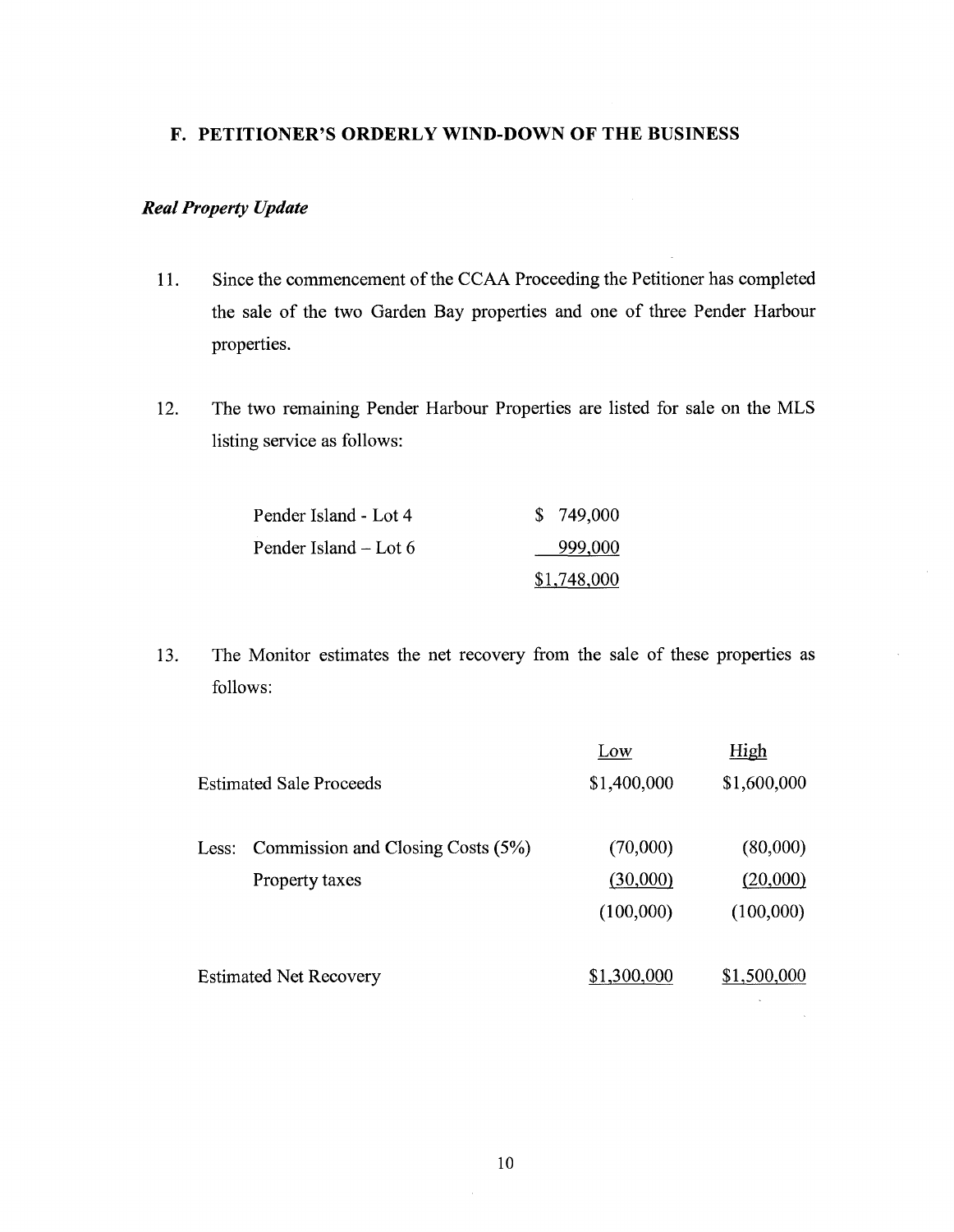14. As these properties are summer recreational properties, the Monitor has estimated the timeline for sale of these properties to be between 6 months and a year.

#### *Loan Portfolio Update*

#### Agnes & Elliot Loan (Censorio company)

- 15. The Agnes & Elliot loan is in respect of a New Westminster development that was completed in September 2017. The amount owing to the Petitioner including accrued interest as at September 30, 2019 is approximately \$7,575,000.
- 16. The remaining security the Petitioner had when the project completed (other than guarantees from Peter Censorio personally and from his other development companies) were mortgages on four of the remaining unsold residential units.
- 17. Through foreclosure proceedings commenced by the Petitioner, Orders Nisi and Orders for Conduct of Sale were granted in favour of the Petitioner in July 2018.
- 18. The residential units were listed for sale in August 2018 with a realtor on the MLS Service. The sale of three of the units have completed and the net sale proceeds of \$1,377,834.40 have been paid into Court pending determination of the priority of outstanding GST debt of the borrower of approximately \$2,200,000.
- 19. The one remaining unit is listed Ryan Eagleton of Remax on the Multiple Listing Service. The list price has recently been reduced to \$799,000.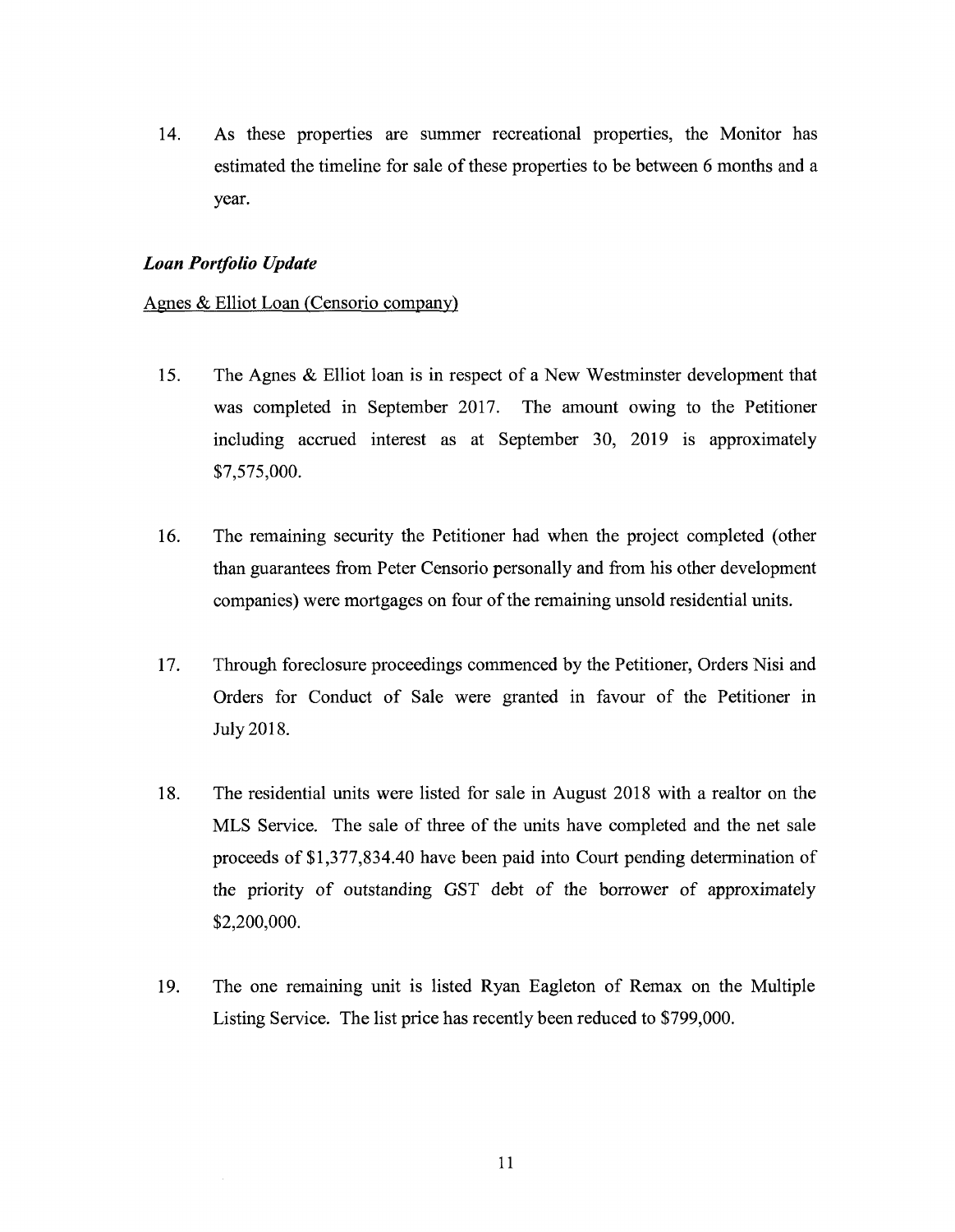20. The Monitor estimates the net recovery from the sale of all four of the Agnes and Elliot properties as follows:

|       |                                   | Low         | High        |
|-------|-----------------------------------|-------------|-------------|
|       | Proceeds paid into Court          | \$1,377,834 | \$1,377,834 |
|       | Sale Proceeds (remaining unit)    | \$750,000   | \$790,000   |
|       |                                   |             |             |
| Less: | Commission and Closing Costs (5%) | (37,500)    | (39,500)    |
|       | Strata Fees                       | (30,000)    | (30,000)    |
|       | Property taxes                    | (20,000)    | (10,000)    |
|       |                                   |             |             |
|       |                                   | (87,500)    | (79,500)    |
|       |                                   |             |             |
|       | <b>Estimated Net Recovery</b>     | \$2,040,334 | \$2,088,334 |

*Note: Ifthe GST is determined to have priority to the Petitioner's security the net recovery to the Petitioner will be nil.*

21. The Monitor has estimated the timeline for sale of these properties to be between three and six months.

#### Chisa Loan (Censorio Company)

22. The Chisa loan is in respect of a commercial development located in Burnaby that was completed in 2014. The amount owing to the Petitioner including accrued interest as at September 30, 2019 was approximately \$1,050,000.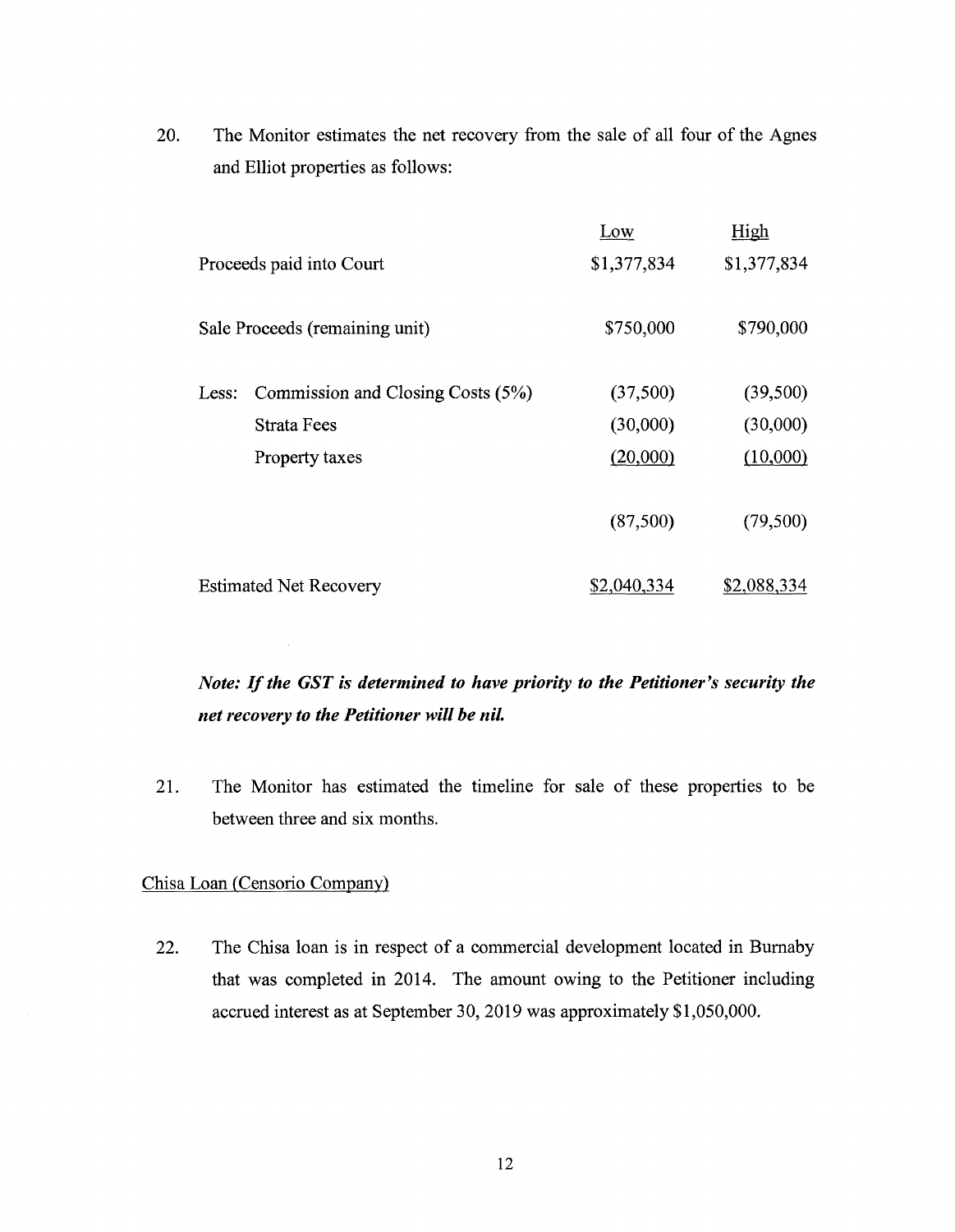23. A sale of the Chisa Lands completed in July 2018 and the net proceeds from the sale were used to pay out the first mortgage of approximately \$1,000,000 and paydown approximately \$3,200,000 on an inter alia mortgage in favour of Bancorp. There were no funds available for the Petitioner from the sale, however, a result of the paydown of the Bancorp mortgage, the equity in the remaining Censorio properties securing the Petitioner's loans has increased.

#### Beta Loan (Censorio company)

- 24. The Beta Loan is in respect of a mixed-use development property located in Burnaby that was completed in 2015. The amount owing to the Petitioner including interest as at September 30, 2019 was approximately \$3,550,000.
- 25. The sale of the office component of the Beta property for \$2,100,000 completed on March 5, 2019. The net sale proceeds were used firstly to payout Blueshore Financial Credit Union, the first mortgagee and secondly to significantly paydown Bancorp Financial Services Inc., the second mortgagee.
- 26. The sale of the retail component of the Beta property for \$2,100,000 completed on June 28, 2019. The net sale proceeds were used firstly to payout Blueshore Financial Credit Union, the first mortgagee and secondly to payout Bancorp Financial Services Inc., the second mortgagee.
- 27. As a result of the payout of the Bancorp inter alia mortgage, the equity in the remaining Censorio properties securing the Petitioner's loans has increased.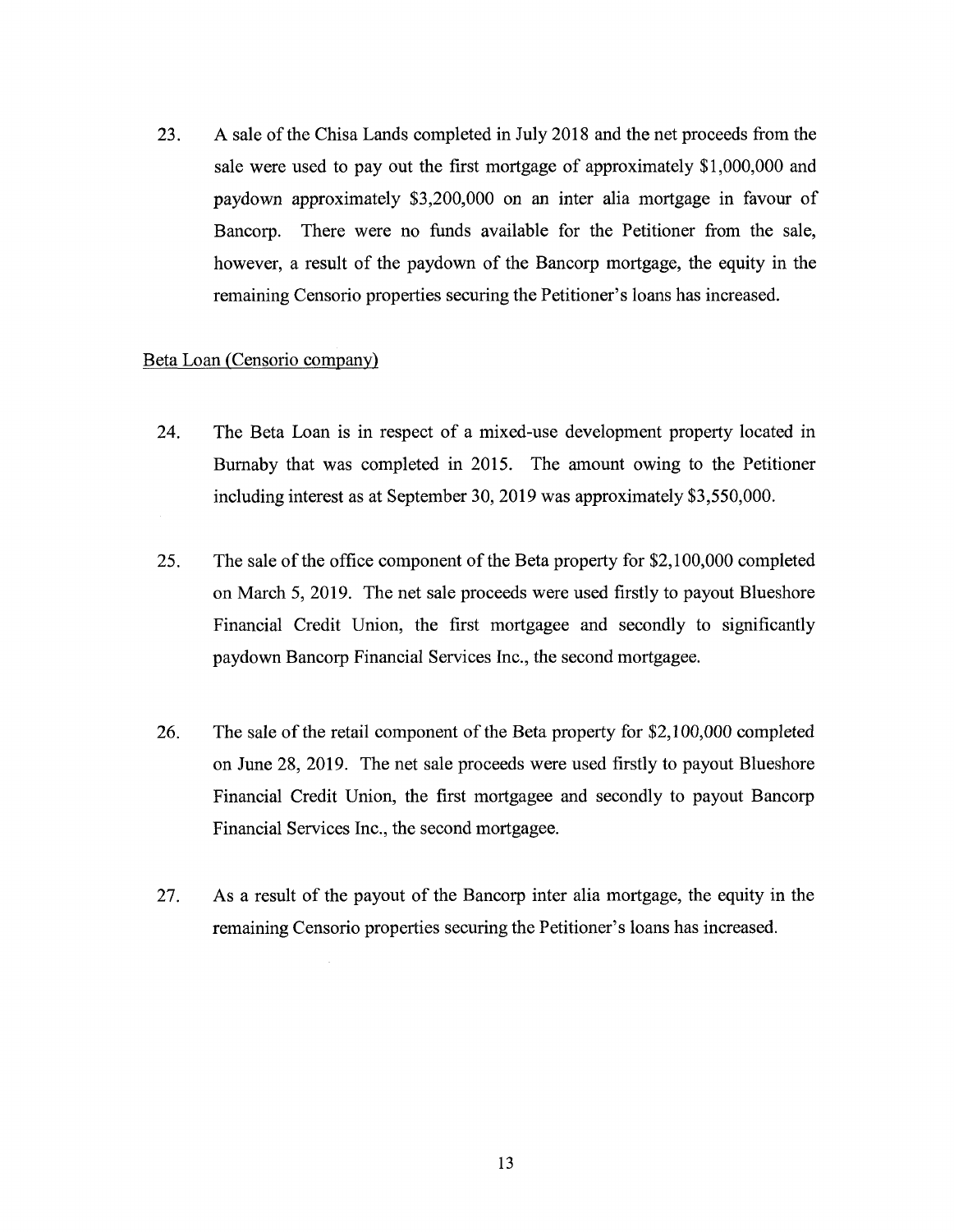#### Altezza Loan (Censorio company)

- 28. The Altezza Loan is in respect of a mixed-use development in Burnaby that was completed in 2012. The amount owing to the Petitioner including interest as at September 30, 2019 was approximately \$9,980,000.
- 29. The Altezza Lands have been listed for sale with Cushman Wakefield on the Multiple Listing Service since January 2019. The initial listing price for the Altezza Lands was \$4,400,000. The list price was reduced to \$3,900,000 in August 2019.
- 30. A purchase and sale agreement for the Altezza Lands has recently been entered into by the Borrower. The sale price is \$3,650,000 with the subject removal date of November 5, 2019 and a closing date on November 19, 2019.
- 31. Assuming the sale completes, the Monitor estimates the net recovery from the sale of the Altezza property as follows:

| <b>Estimated Sale Proceeds</b> |                                         | \$3,650,000     |
|--------------------------------|-----------------------------------------|-----------------|
|                                | Less: Commission and Closing Costs (4%) | (146,000)       |
|                                | First Mortgage (Blueshore)              | (1,700,000)     |
|                                | Second Mortgage (Bancorp)               | (100,000)       |
|                                | Property taxes                          | (115,000)       |
|                                |                                         | $(\$2,061,000)$ |

Estimated Net Recovery \$1,589,000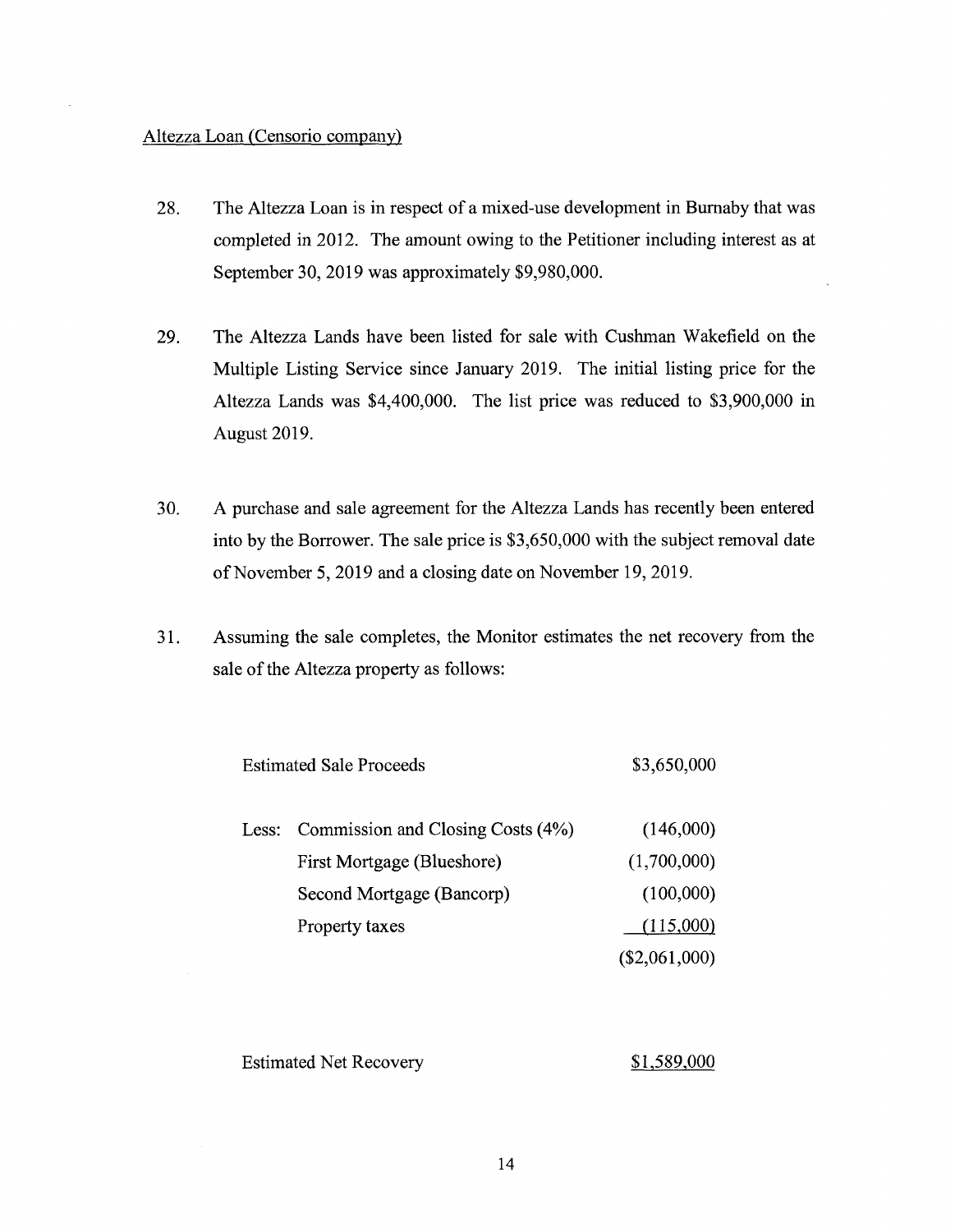#### Sperling Loan (Censorio company)

- 32. The Sperling Loan is in respect of a commercial building that was acquired in 2012 and then renovated. The amount owing to the Petitioner including interest as at September 30, 2019 was approximately \$1,040,000.
- 33. Cushman & Wakefield has recently advised the Monitor that the estimated current price (before rezoning) that a speculative purchaser may be willing to pay for the Sperling Lands is between \$6.5 and \$7.5 million. After rezoning the value of the property is estimated to be between \$7.7 and \$10 million. Cushman & Wakefield's recommends that the listing of the property be deferred until the City of Burnaby Lochdale Plan is finalized or at least until the policy framework is known which could be in the next few months. Given the significantly higher value that could be realized if the property is rezoned the Monitor is of the view that the listing of the property should be deferred until there is more certainty regarding the potential rezoning of the property.
- 34. The Monitor has estimated the net recovery from the sale of the Sperling property as follows:

|       |                                   | Low         | High         |
|-------|-----------------------------------|-------------|--------------|
|       | <b>Estimated Sale Proceeds</b>    | \$6,000,000 | \$10,000,000 |
| Less: | Commission and Closing Costs (5%) | (300,000)   | (500,000)    |
|       | First Mortgage (Blueshore)        | (2,200,000) | (2,200,000)  |
|       | Property taxes                    | (150,000)   | (200,000)    |
|       |                                   | (2,650,000) | (2,900,000)  |
|       | <b>Estimated Net Recovery</b>     | \$3,350,000 | \$7,100,000  |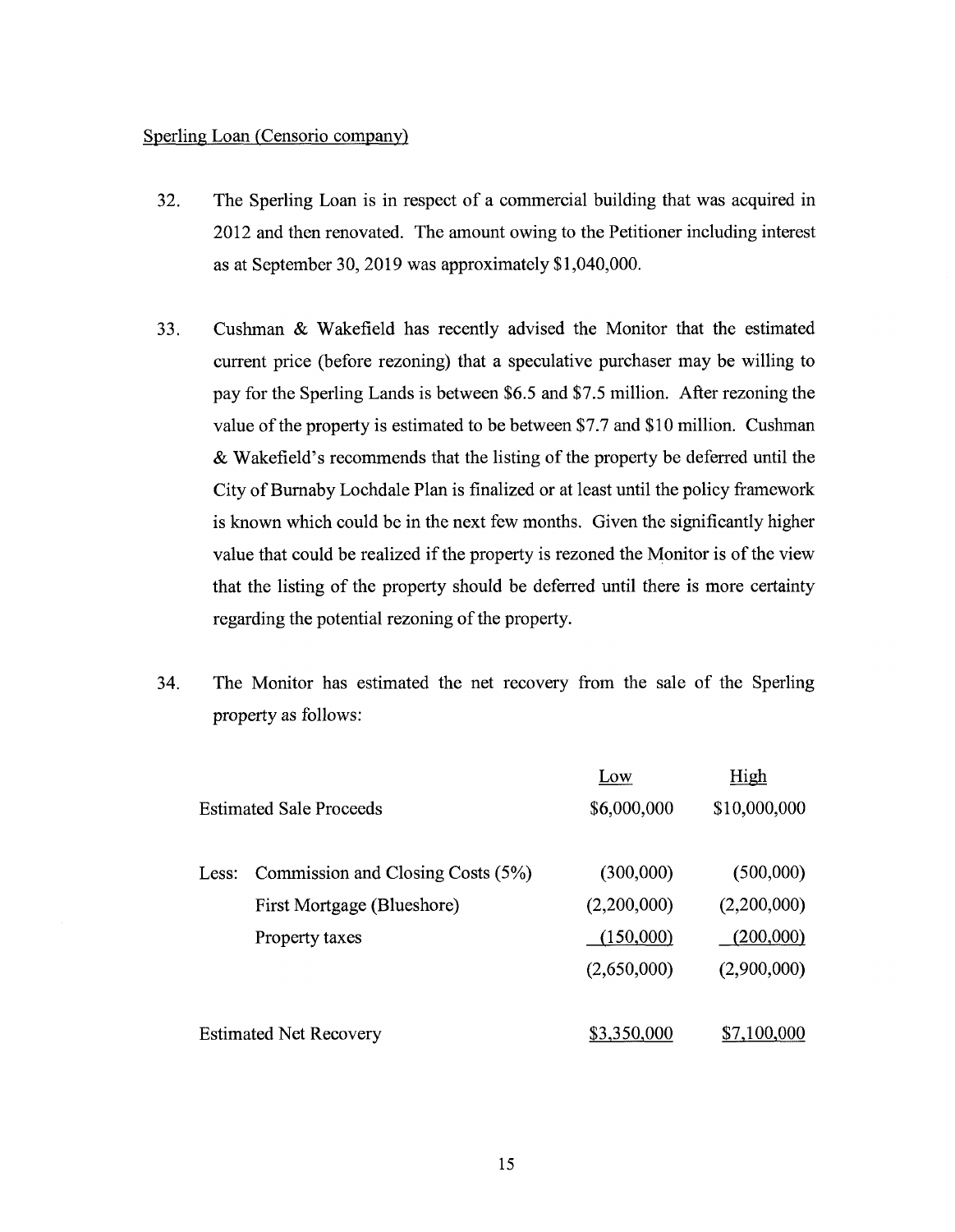#### Carleton Loan (Censorio company)

- 35. The Carleton Loan is in respect of a mixed-use development being constructed in Burnaby. The amount owing to the Petitioner as at September 30, 2019 was approximately \$2,300,000.
- 36. This development was initially scheduled for completion in September 2018. The Monitor has recently been advised by Peter Censorio that the development should be completed in late November or early December.
- 37. Due to increasing concerns by the Monitor that the Petitioner's equity was at risk of being materially eroded, a decision was recently made to commence proceedings and register a certificate of pending litigation against the property. Immediately following the registration, the priority lenders were advised that the Petitioner was prepared to work cooperatively with them and provide required priority agreements for future construction funding upon being satisfied that such advances are properly supported and necessary to complete the project.
- 38. The Monitor has reviewed the September Quantity Surveyor report and draw request and has also communicated with Peter Censorio and the construction financiers. Upon being satisfied that the requested draw was properly supported and necessary the Monitor entered into a priority agreement with the construction financier to allow the progress draw to be processed by the construction financier.
- 39. In October the Monitor met with Peter Censorio, attended at the site and reviewed further documentation provided by Peter Censorio with respect to the estimated completion costs and estimated timeline for completion.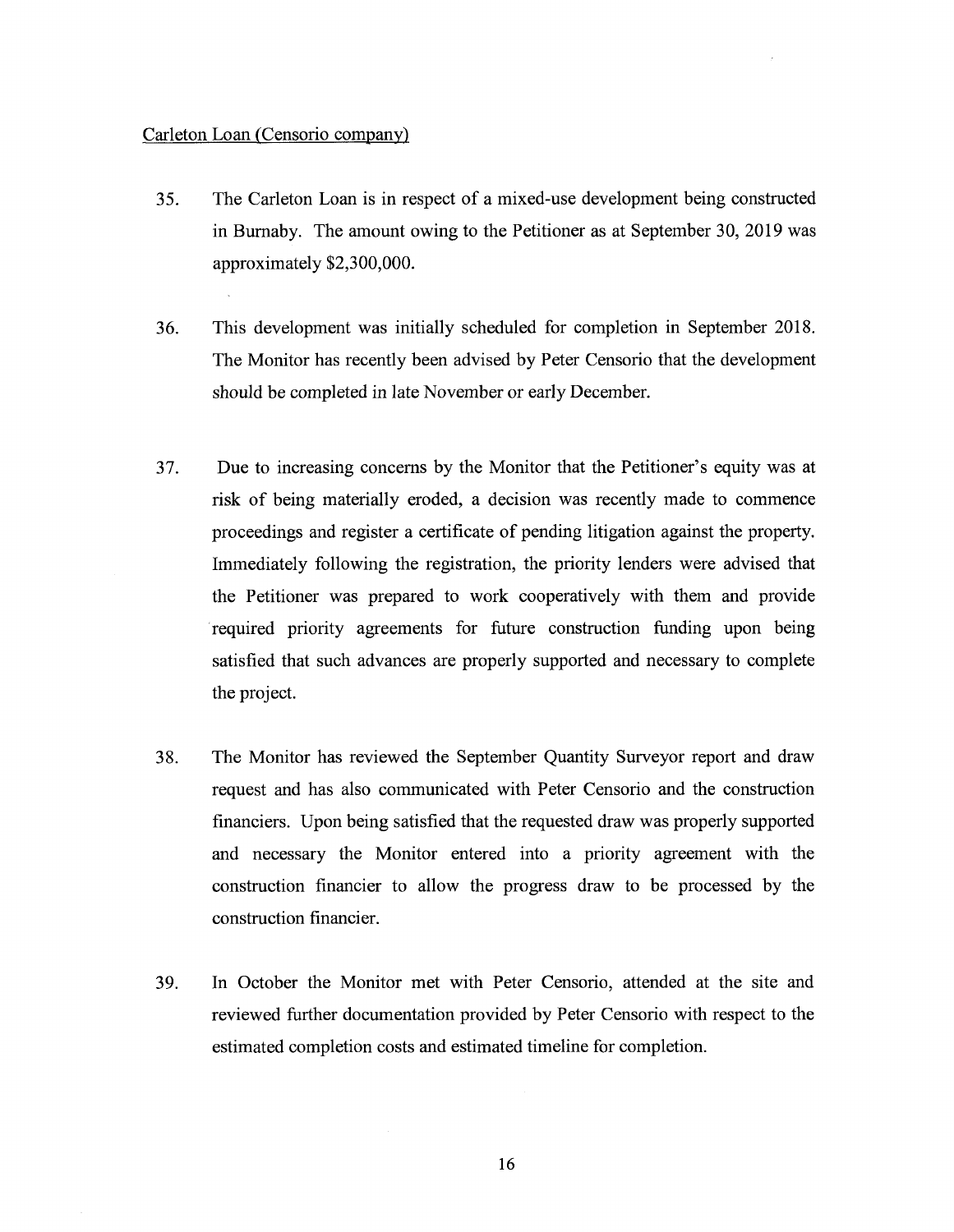- 40. Based on the information provided by Peter Censorio it is evident that additional financing will be required to complete the Carleton development. Peter Censorio has advised the Monitor that he is trying to arrange additional financing.
- 41. As a result of delays and further cost overruns the estimated net recovery to ACIC stakeholders from the Carleton loan will be less than \$1,000,000.
- 42. The Monitor estimates the timeline for payment from the Carleton development to be between three and five months.

#### Other Loans

*0911368 BCLtd. Loan ("<sup>911</sup> Loan ")*

- 43. The 911 Loan is a result of a debt restructuring by the Petitioner that has been described in previous Affidavits of Don Bergman. The amount owing to the Petitioner as at September 30, 2019 was approximately \$3,400,000.
- 44. As a result of the debt restructuring the Petitioner has been given shares of in W.L.A. Financial Corporation that are being held in Trust by 1001695 B.C. Ltd., a company controlled by Don Bergman.
- 45. At the request of the Monitor, a formal nominee and agency agreement was executed by 1001695 B.C. Ltd. confirming the trust arrangement.
- 46. The recovery to the Petitioner is dependent on the success of Meridian Accommodations (owned 90% by W.L.A. Financial Corporation) in pursing contracts with BC Housing to construct modular housing developments.
- *47.* The Monitor estimated the timeline for recovery on this loan to be between two and four years.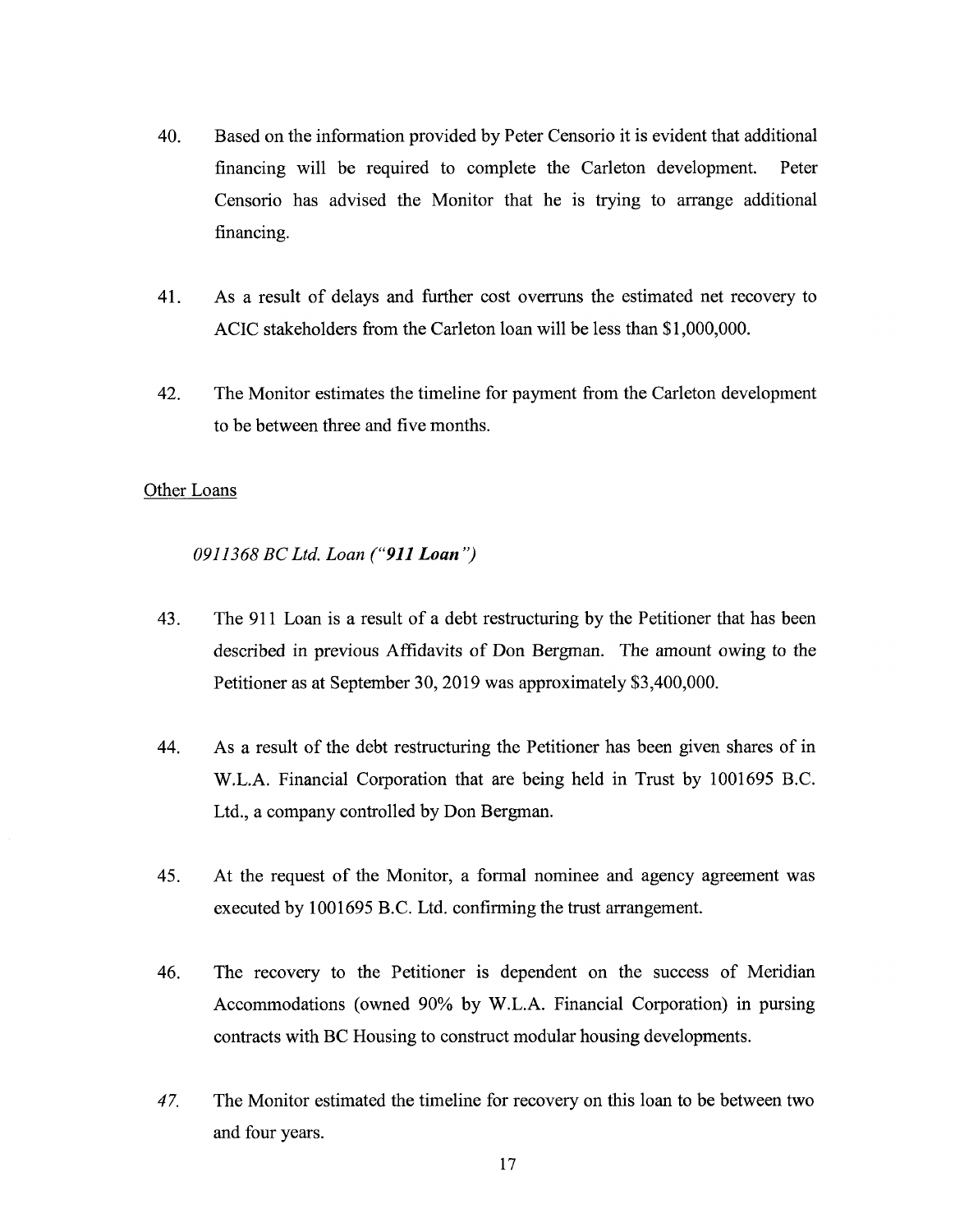#### *Meridian Lodges Loan*

- 48. The Meridian Lodges Loan is secured by a 130 acre parcel of land in Saskatchewan B.C. The amount owed to the Petitioner as at September 30, 2019 was approximately \$1,100,000.
- 49. The sale of the property as a commercial development site is not foreseeable in the near future. Accordingly, the Monitor intends to take steps to have the property listed for sale as farmland.
- 50. The Monitor estimates the net recovery to the ACIC stakeholders to be between \$200,000 and \$250,000.
- 51. The Monitor estimates the timeline for the sale of the on the Meridian Lodges lands as farmland to be between 6 months and one year.
- 52. Petitioner, on the instructions of the Monitor has commenced proceedings and served the borrower. In response to the service of the proceedings the borrower alleges that the loan advance, and the debt owing, is a non-recourse advance, the ramifications of which would mean that the Petitioner's recovery would be restricted to the value of the property. Counsel for the Petitioner is carrying out further enquires with respect to the matter.

*Stonewater Motel Loan*

- 53. The Stonewater Motel Loan was repaid in full on December 7, 2018.
- 54. The loan proceeds received in the amount of \$ 1,315,797.14 were used to repay the DIP loan of \$935,165.84 and the balance of funds were paid to the Monitor to cover the ongoing restructuring fees and disbursements.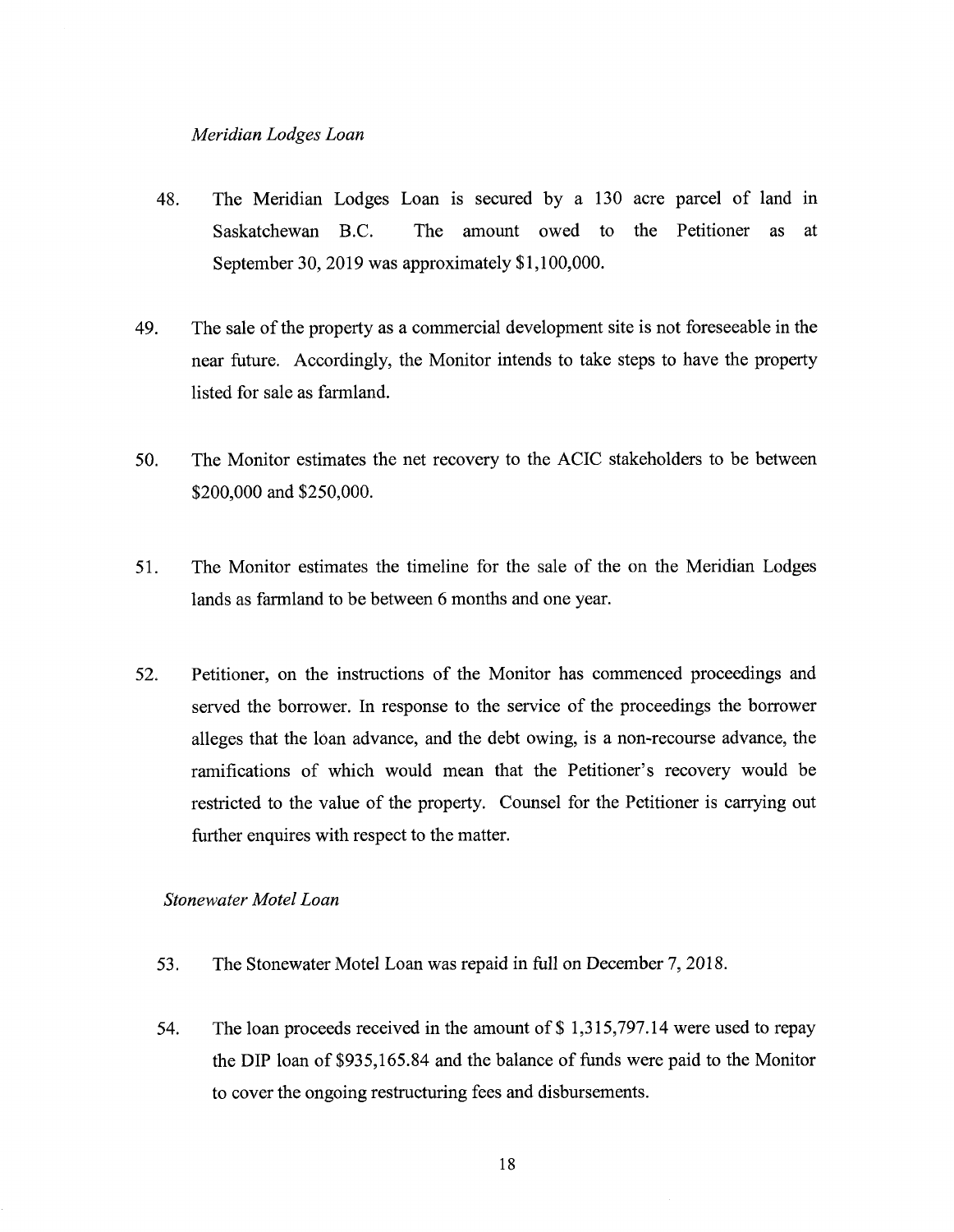55. There remains an issue outstanding with respect to the DIP lender's position that it is entitled to minimum interest under the DIP loan. The Petitioner has paid the minimum interest of approximately \$75,000 under protest and is hopeful that the matter can be resolved in the near future without litigation.

#### *Buchmann Loan*

- 56. The Buchmann loan was made just prior to the commencement of the CCAA proceedings to finance the acquisition of a mortgage interest over certain lands and premises in Salmon Arm. The amount owed to the Petitioner as at September 30, 2019 was approximately \$510,000.
- 57. In borrower has been making period payments towards the principal and interest including two payments in October 2019 totalling \$168,464.77 which payments have reduced the loan balance to \$345,938.66.
- 58. The Monitor has requested the Petitioner's counsel to proceed with a notice of intention to enforce security (which has been delivered) and if necessary, commence proceedings to assume conduct of the foreclosure proceedings and seek an order for sale of the property.
- 59. The Monitor expects full recovery on the Buchmann Loan within the next 6 months.

#### *ACICFinancial Development Inc. Loan ("AFDILoan ")*

60. The AFDI Loan is a result of a debt restructuring described in Don Bergman's 6th Affidavit dated June 7, 2018. The amount owed to the Petitioner as at September 30, 2019 was approximately \$2,400,000.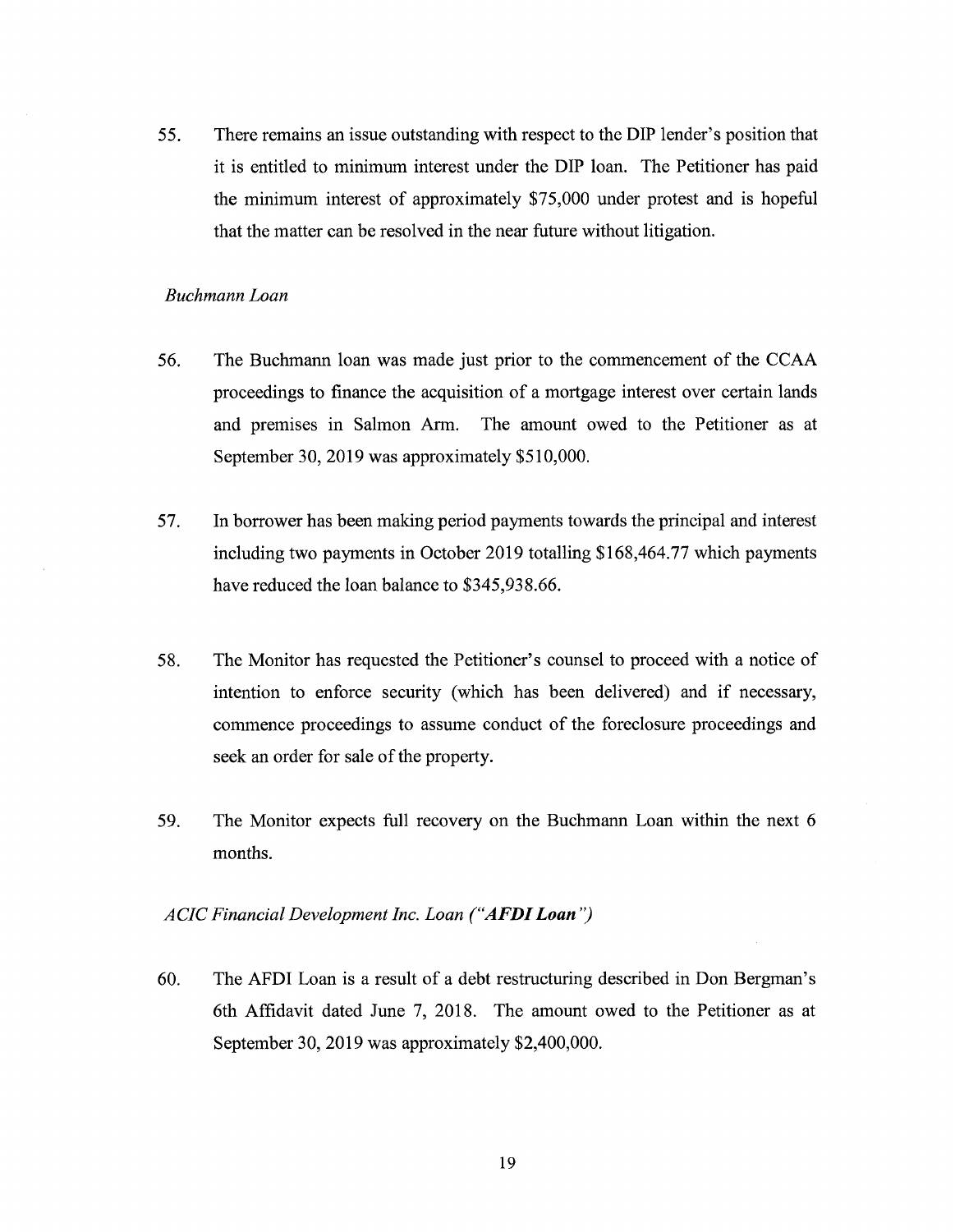- 61. The security that the Petitioner received as part of the restructuring of the AFDI Loan was a 37.5% beneficial interest in a real estate joint venture with Seamount Investments Ltd. The joint venture owns five rental complexes in Alberta.
- 62. The restructuring involved the transfer to AFDI of two promissory notes due to the Petitioner from individuals. The transfers were necessary so that the Petitioner was in compliance with the lending requirements of a mortgage investment corporation.
- 63. Although Don Bergman has advised the Monitor that the joint venture was looking at refinancing and/ or a sale of real property to provide funds to repay the loan, there has been no progress to date.
- 64. The Monitor is commencing a lawsuit against AFDI for the recovery of the monies owed to the Petitioner.

#### *Michael Lensen Loan*

- 65. The Michael Lensen loan is a personal loan advanced by the Petitioner in 2010. The amount owed to the Petitioner as at September 30, 2019 was approximately \$625,000.
- 66. The Petitioner has advised the Monitor that Michael Lensen owns a home in Surrey jointly with his spouse.
- 67. At the request of the Monitor the Petitioner's counsel has commenced proceedings against Michael Lensen.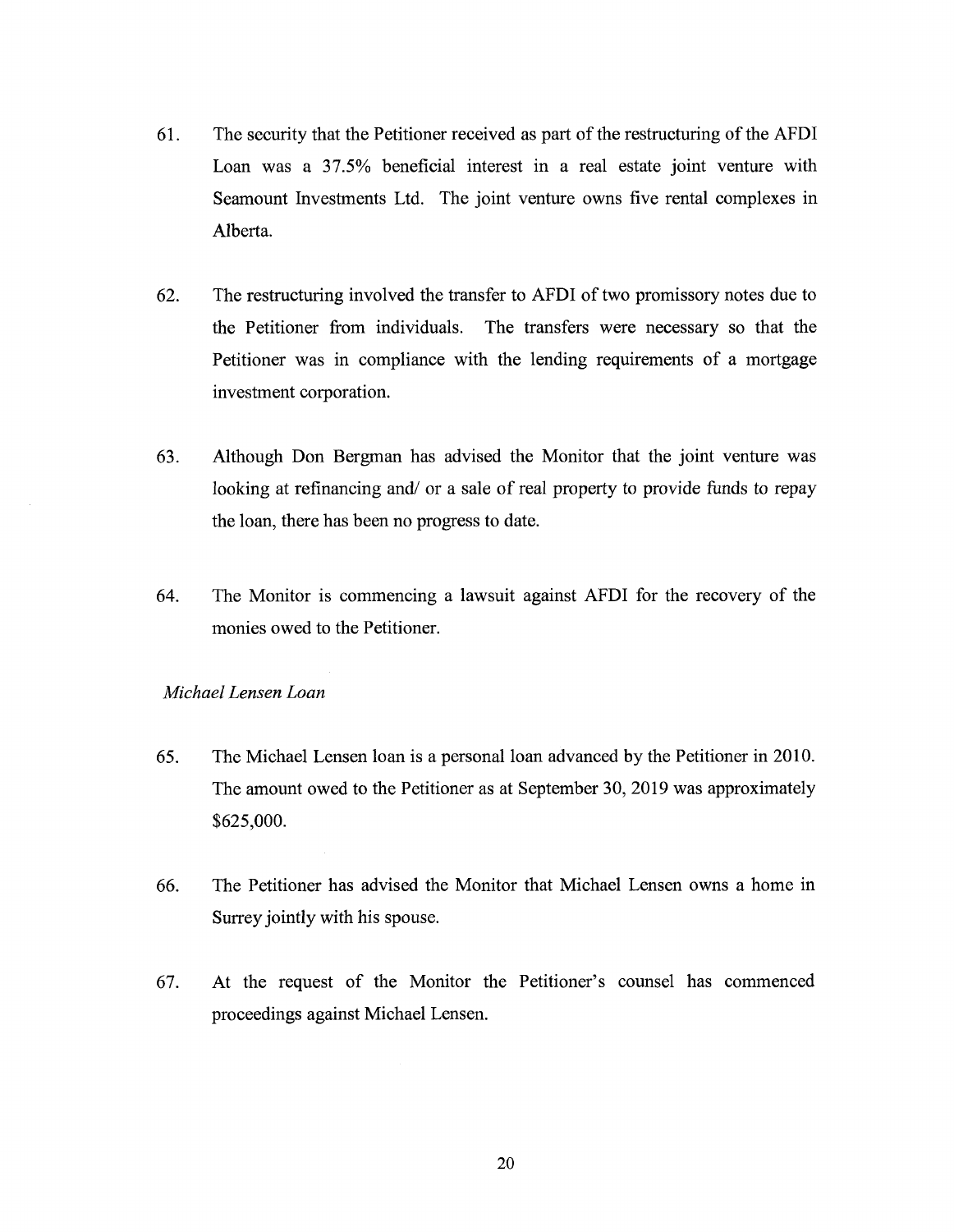68. The notice of civil claim was served on Michael Lensen on October 9, 2019. At the request of Michael Lensen, the Petitioner's counsel granted a 7-day extension for the filing of the response to civil claim to November 6, 2019 and response to civil claim was served November 4, 2019.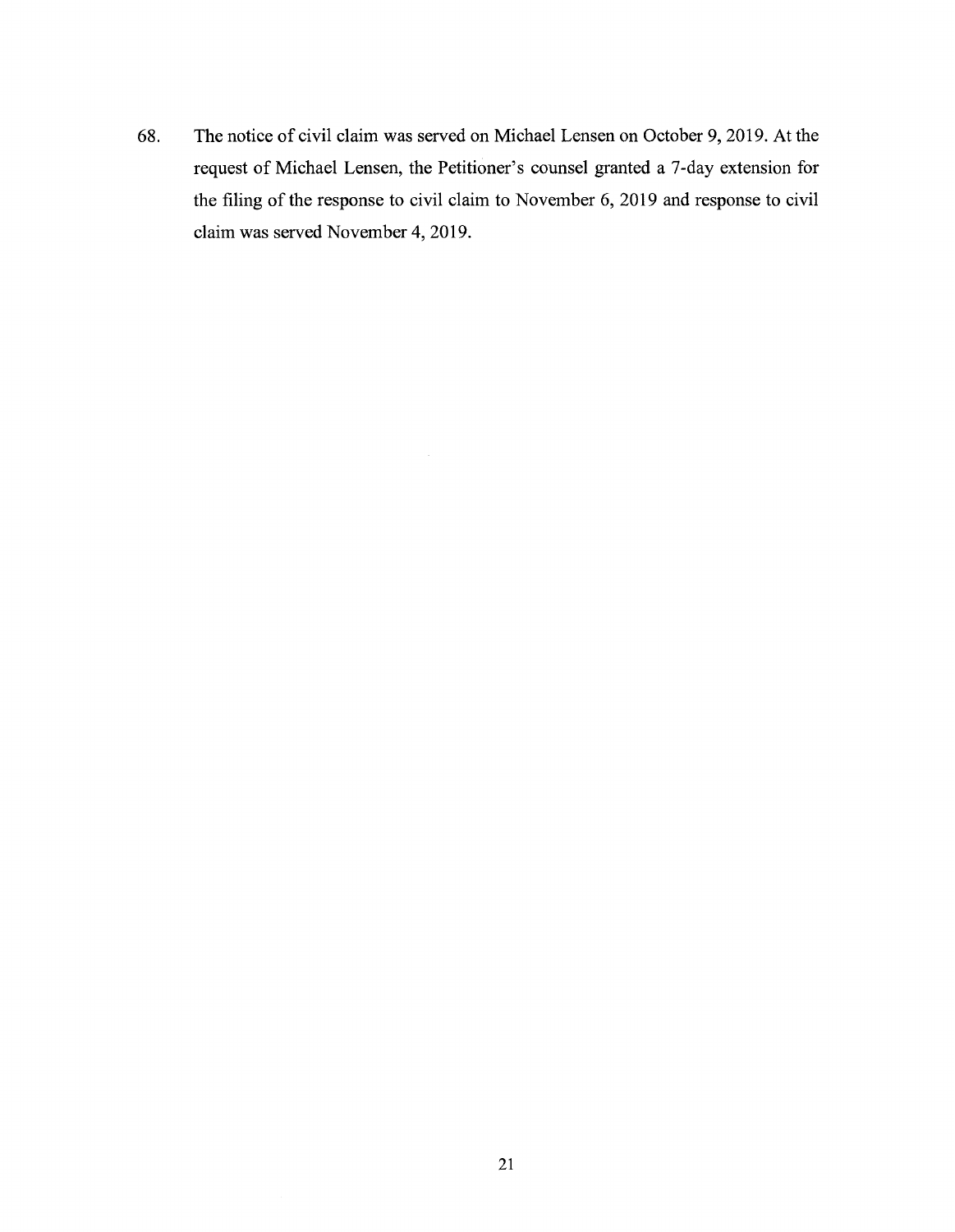#### *Ron Weninger Loan*

- 69. The Ron Weninger Loan is a personal loan advanced by the Petitioner in 2013. Ron and his wife Elfrieda Weninger entered into a written loan restructuring agreement in 2014 regarding the Ron Weninger Loan. The amount owed to the Petitioner as at September 30, 2019 is \$150,000. Ron Weninger has never made a payment on this loan.
- 70. Ron Weninger is also a preferred shareholder of the Petitioner that invested \$200,000 and has advised that he is not prepared to payback this loan.
- 71. At the request of the Monitor the Petitioner's counsel has commenced proceedings against Ron and Elfrieda Weninger.
- 72. Counsel for the Petitioner received an unfiled response to civil claim from Ron and Elfrieda Weninger on October 31, 2019 with a letter advising that a filed copy would soon follow. The response to civil claim denies the indebtedness of Ron and Elfrieda Weninger.

#### *Wayne Blair Loan*

- 73. The Wayne Blair Loan is a personal loan advanced by the Petitioner in 2016.
- 74. The Petitioner advanced a total of \$35,000 to Wayne and Barb Blair in 2016. Wayne and Barb Blair have repaid approximately \$20,000 of this sum. The amount owed to the Petitioner as at September 30, 2019 was approximately \$15,250.
- 75. At the request of the Monitor the Petitioner's counsel has commenced proceedings against Wayne and Barb Blair.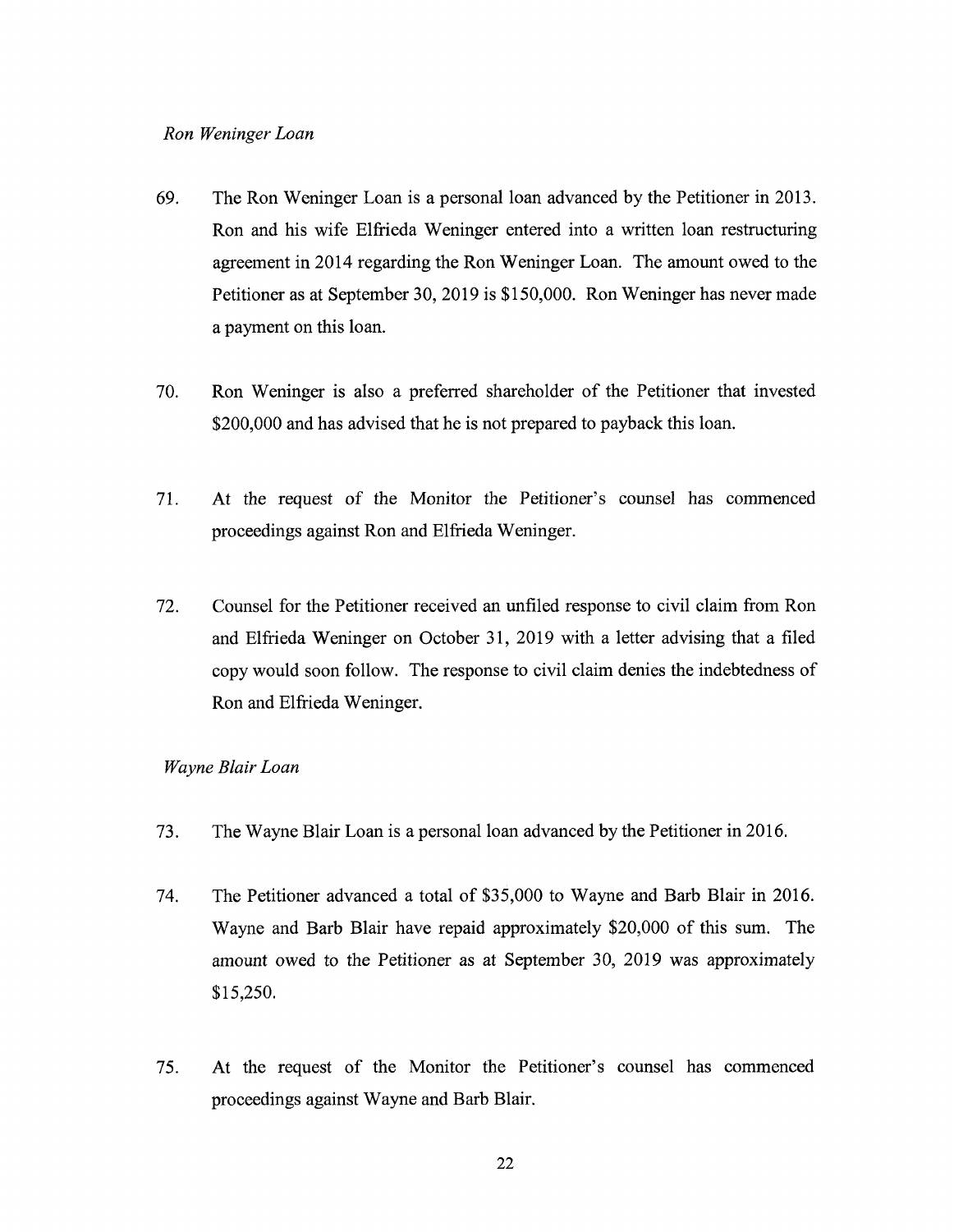## *FrederickLoan*

- 76. The Frederick Loan is a personal loan advanced by the Petitioner in December 2014. The amount owed to the Petitioner as at September 30, 2019 was approximately \$15,750.
- 77. The borrower had initially advised the Petitioner that he is trying to refinance or sell his property to provide funds to payback the loan, however, this has not happened.
- 78. At the request of the Monitor the Petitioner's counsel has commenced proceedings against Robert and Katherine Frederick. The Petitioner's counsel is currently in the process of serving these proceedings on Robert and Katherine Frederick.

### *Censorio Development Ltd. Loan*

- 79. The Censorio Development Ltd. Loan is a loan with no real property/mortgage attached to it. The amount owed to the Petitioner as at September 30, 2019 was approximately \$6,990,000.
- 80. The Monitor is not expecting any recovery on this loan.

## Estimated Recovery From Other Loans

81. The Monitor has estimated the net recovery from the Other Loans that have not already been realized on to be between \$1,000,000 and \$4,000,000.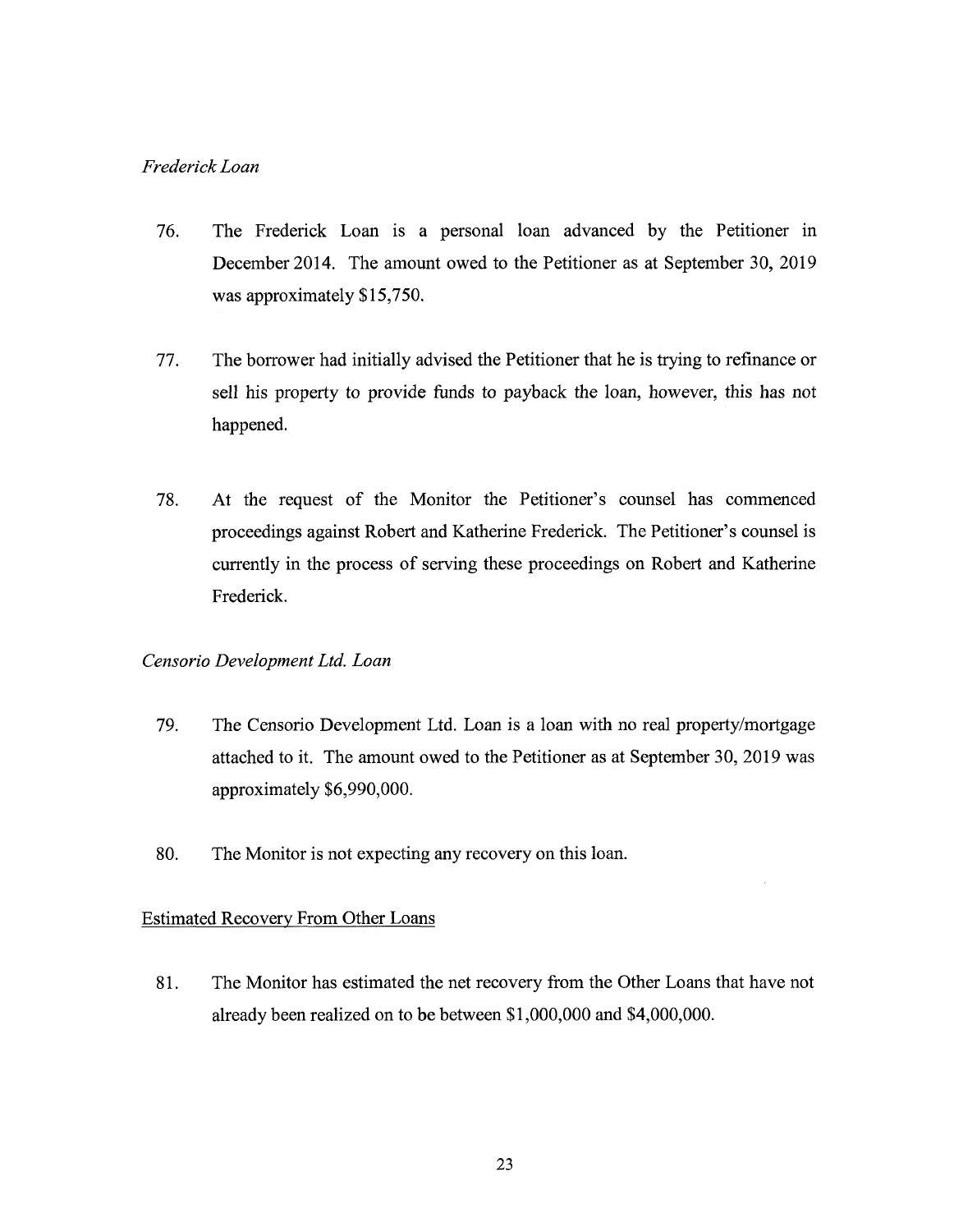# <span id="page-24-0"></span>**G. UPDATED ESTIMATE OF RECOVERY TO STAKEHOLDERS**

82. The Monitor, based on its estimated realization from the sale of the real properties and recovery on the loan portfolio, estimates the recovery to the stakeholders as follows:

|                                    | Low           | High          |
|------------------------------------|---------------|---------------|
| Current Cash on Hand               | \$17,000      | \$17,000      |
| Projected Cash Inflows             |               |               |
| Real Property                      | \$1,300,000   | \$1,500,000   |
| Agnes & Elliot condos              | 2,000,000     | 2,100,000     |
| Altezza Property                   | 1,500,000     | 1,600,000     |
| <b>Sperling Property</b>           | 3,300,000     | 7,100,000     |
| <b>Carleton Property</b>           |               | 1,000,000     |
| Other Loans                        | 1,000,000     | 4,000,000     |
|                                    | \$9,100,000   | \$17,300,000  |
| Projected Cash Outflows            |               |               |
| Restructuring Fees & Disbursements | 500,000<br>\$ | 700,000<br>\$ |
| GST Liability (Agnes & Elliot)     | 2,000,000     |               |
|                                    | 2,500,000     | 700,000<br>\$ |
|                                    |               |               |
| <b>Estimated Net Recovery</b>      | \$6,617,000   | \$16,617,000  |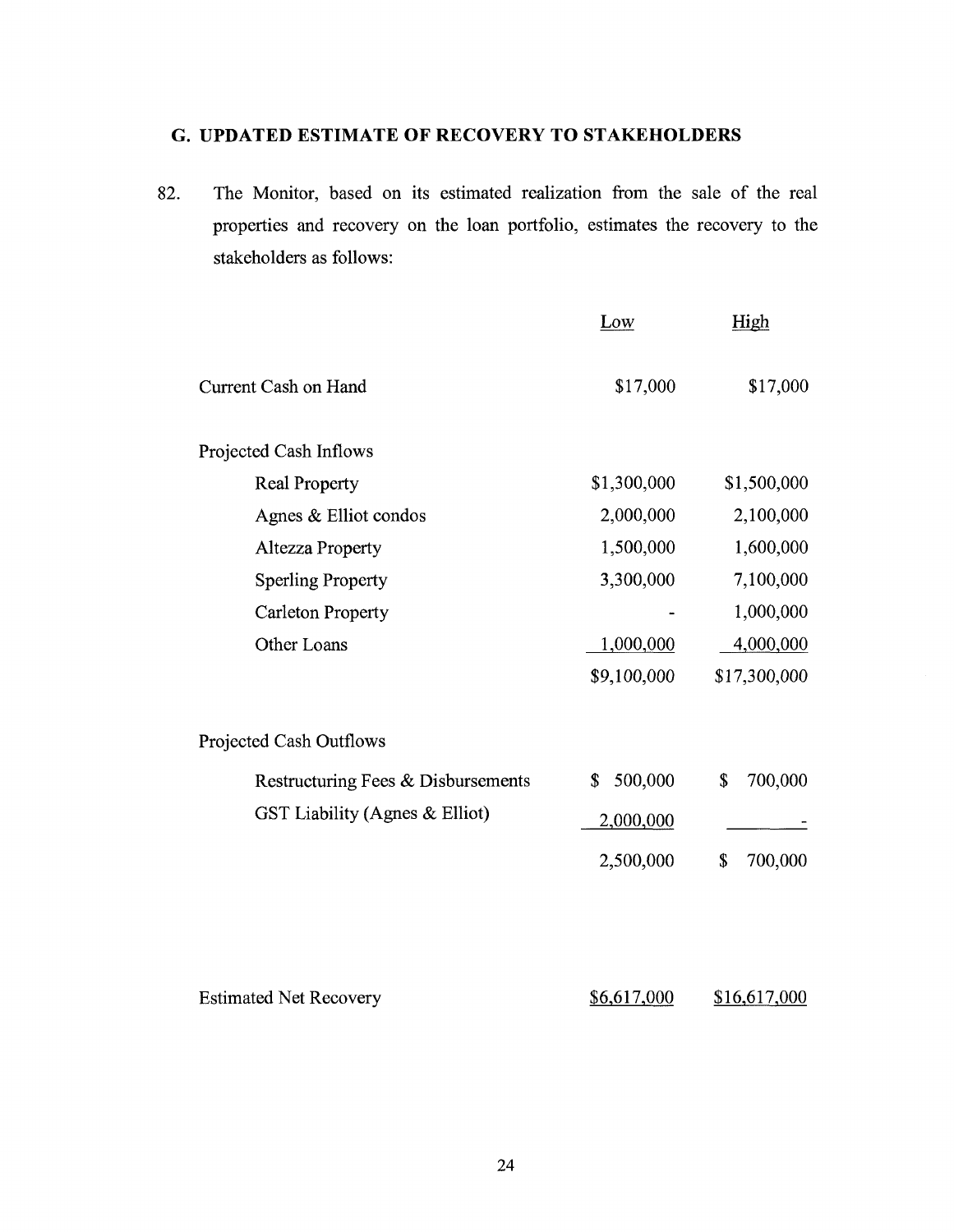83. The Monitor estimates the recovery to the stakeholders, based on the above estimated net recovery as follows:

|                          | Low                 | High               |
|--------------------------|---------------------|--------------------|
| Creditors (full payment) | $$4,060,473(100\%)$ | \$4,060,473 (100%) |
| Preferred Shareholders   | 2,556,527 (7%)      | 12,556,527 (34%)   |

- 84. The estimated recovery to the stakeholders is lower than previous estimates for, among others, the following reasons:
	- a) lower expected recoveries on Peter Censorio loans due to decline in real estate market and cost overruns on the Carleton project.
	- b) lower expected recoveries on the other loans due to borrowers not honoring the commitments in a timely manner requiring the Petitioner to commence legal proceedings to effect recovery.
- 85. The above recovery analysis does not include the potential recovery from personal or corporate guarantees and does not include possible contingent claims.

25

 $\mathcal{L}_{\rm{max}}$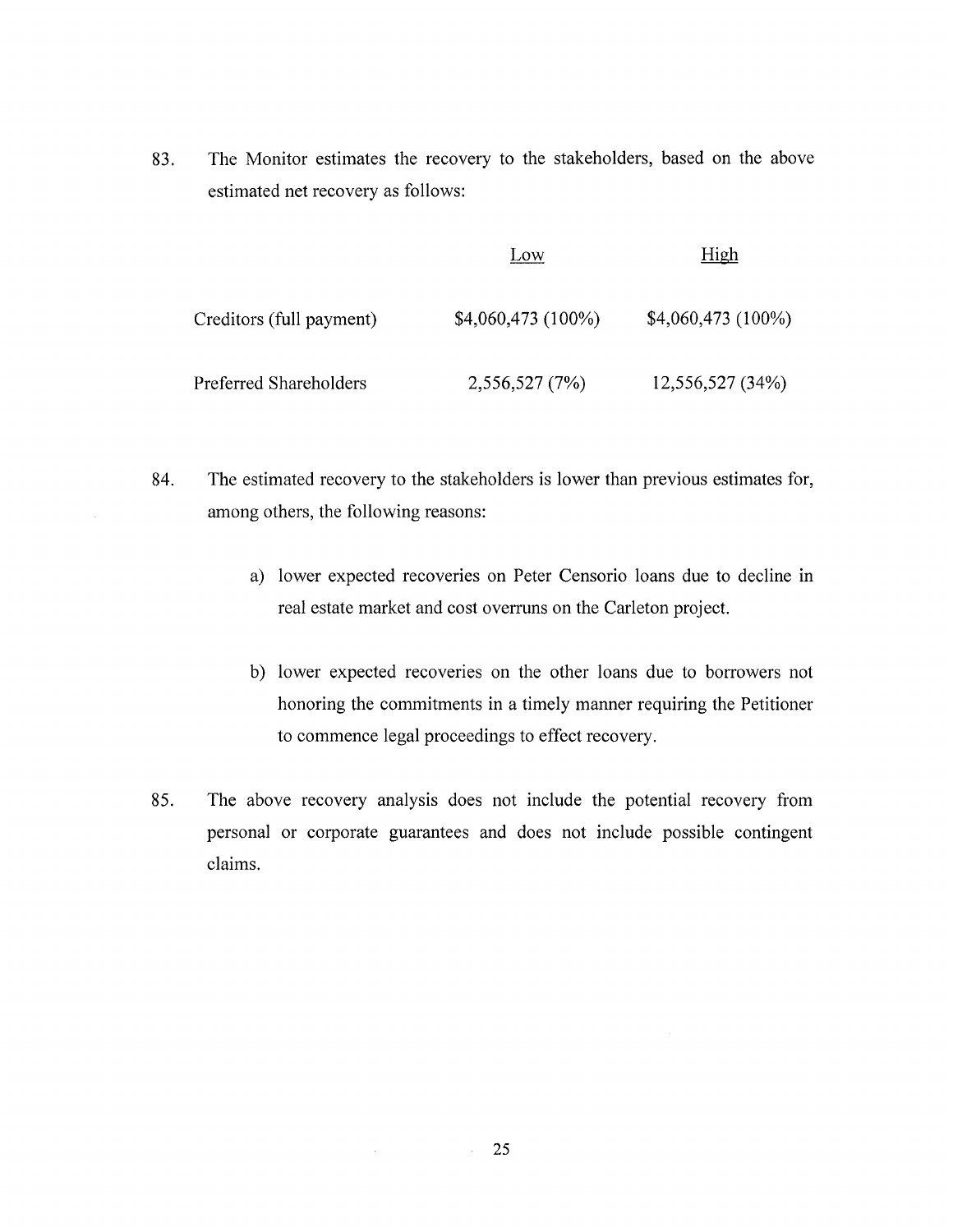## <span id="page-26-0"></span>**H. BDO LITIGATION**

- 85. BDO (the Petitioner's former auditors) was successful with its application for security for costs in proceedings the Petitioner commenced against BDO.
- 86. The awarded security for costs of \$132,042 was paid into Court in February 2019. It was not paid utilizing the Petitioner's funds.
- 87. The Monitor is not aware of any further development with respect to this litigation.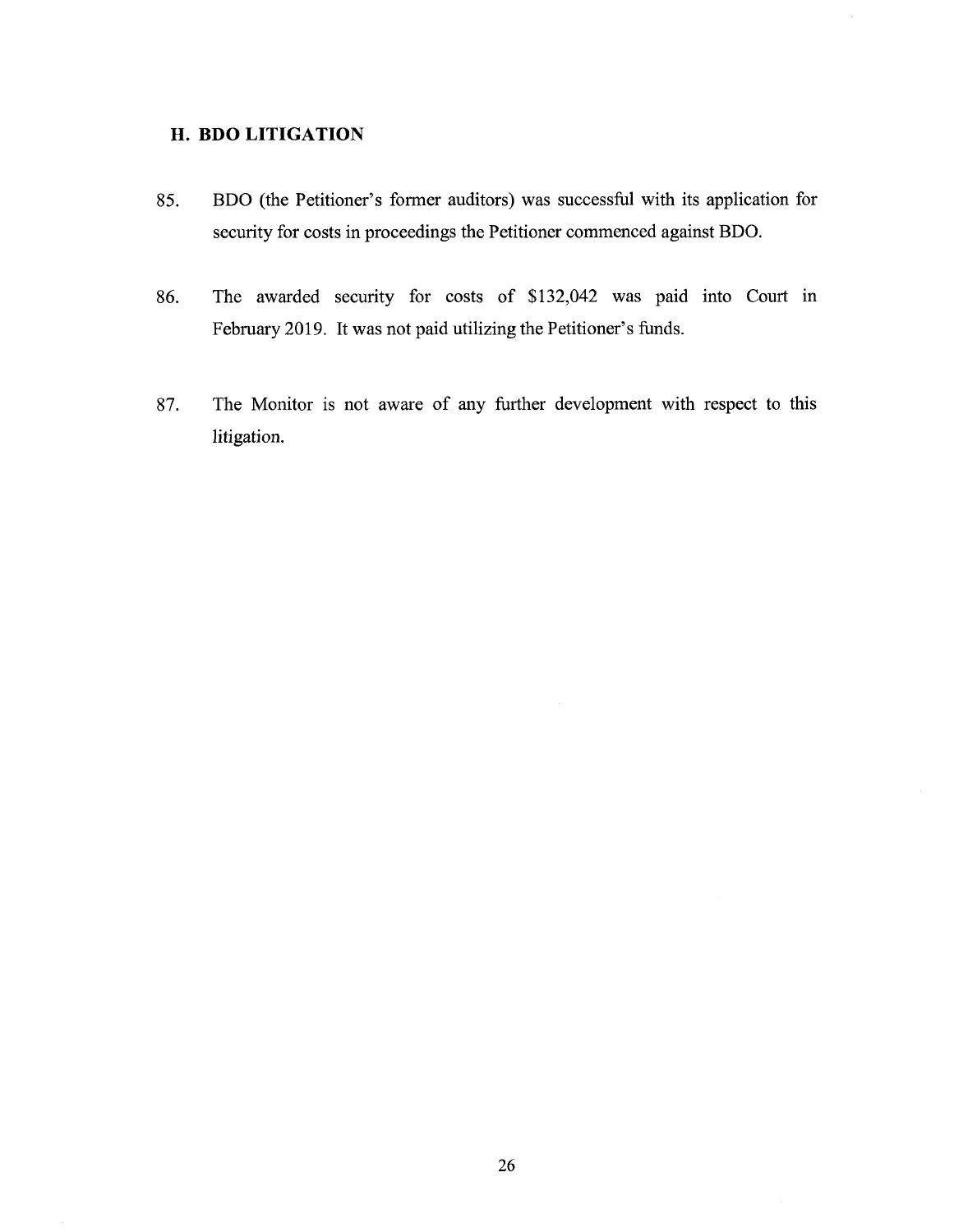## <span id="page-27-0"></span>**I. RESTRUCTURING PLAN AND CLAIMS PROCESS**

- 89. As a result of the Honorable Mr. Justice Walker's recent decision that all preferred shareholders are equity claimants, the Petitioner can now finalize the formal plan of arrangement and claims process.
- 90. The Monitor has been provided with a draft plan of arrangement and claim process order by the Petitioner's counsel which the Monitor is in the process of reviewing. The Monitor will provide its comments to counsel for the Petitioner.
- 91. The Petitioner will also be seeking direction from the Court regarding the timeline for an application to approve the claims process order for the purposes of proceeding with a meeting to approve the plan of arrangement.